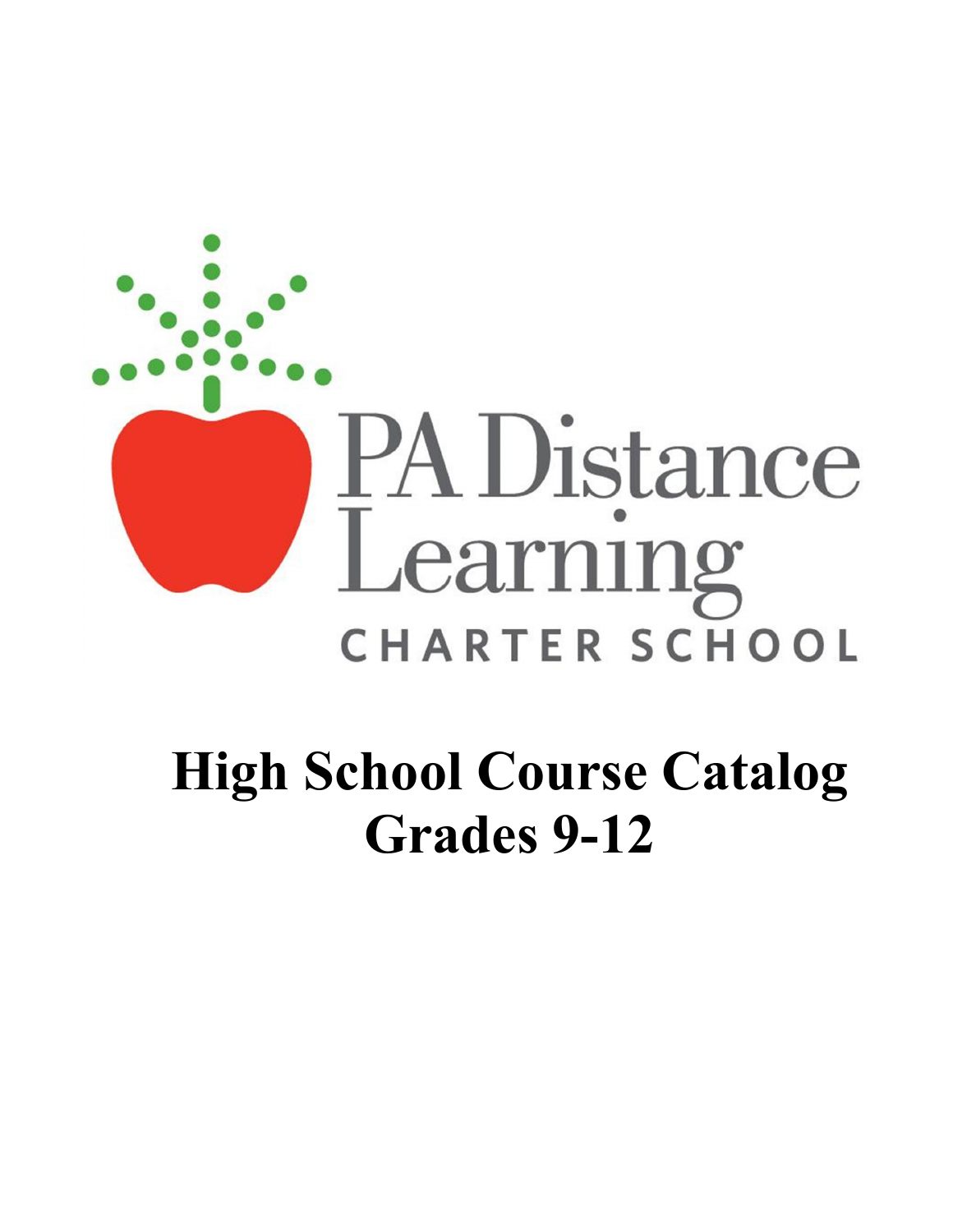High school students are expected to attend live-learning sessions as listed on his/her online school calendar. There are daily asynchronous lessons in all high school courses for students to complete every school calendar day. Pennsylvania public school regulations require high school students to spend a minimum of 5.5 hours completing school work each day, which equates to spending a minimum of 45 minutes each class.

# **High School English Courses**

# **English Language Arts IA & IB**

Course length: Full-year

Credits: 1.0 English

Curriculum Resources: *StudySync, Romeo and Juliet*

Students will be taken through a variety of  $9<sup>th</sup>$  grade level literary and informational texts that explore how individuals are affected by their choices, journeys, and interactions with others. Students will explore these concepts and skills through fiction and non-fiction text as well as in narrative, expository, and persuasive writing. Students will compare how these elements of literature manifest in a variety of genres, including the novel, short story, poem, play and others. Furthermore, students will write in a variety of school and real world genres over the course of the year. Additionally, students will utilize grammatical concepts to deepen their understanding of a text as well as improve written and oral communication.

#### **English Language Arts IIA & IIB (Keystone Course)**

Course length: Full-year

Credits: 1.0 English

Curriculum Resources: *StudySync, Fahrenheit 451*

The core English II units take students through informative and literary texts that explore how individuals interact with each other through exchanges involving culture, language, and relationships. English II is a  $10<sup>th</sup>$  grade level course where students will get opportunities to interact with high quality texts that span a variety of genres, cultures, and eras. The selections in each unit provide an appropriate balance of fiction, poetry, drama, argumentative, and informational texts. Reading selections will gradually increase in text complexity across units with challenging texts accompanied by scaffolding to aid students in grasping the full depth of their meaning over the course of the year.

# **English Language Arts IIIA & IIIB**

Course length: Full-year

Credits: 1.0 English

Curriculum Resources: *StudySync, The Crucible*

English III, or American Literature, is typically suggested for junior level students. In this course, students will study literary and nonfiction texts that capture key periods in American literature, beginning with the early American period and moving through time to the contemporary movement. Students will also be able to utilize the writing process in order to hone their skills and enhance their understanding of different writing forms including informative, reflective, creative and researched based. During the second half of the course, students will complete a Career Project, required for graduation, which entails job shadowing, researching, exploring post-secondary options, and formally presenting their findings.

# **English Language Arts IVA & IVB**

Course length: Full-year Credits: 1.0 English

Curriculum Resource: *StudySync, 1984*

English IV, a year-long course at the senior level, is split between the first and second semester and takes students through literary and nonfiction texts that trace the development of British literature beginning with the medieval period and moving chronologically to the present moment. Students examine a variety of genres including poetry, short stories, plays, and the novel 1984 by George Orwell. With an emphasis on reading and analyzing British Literature, English IVA and IVB provide content, activities, and resources to help students excel in reading, writing, and analyzing texts. Highly focused short and extended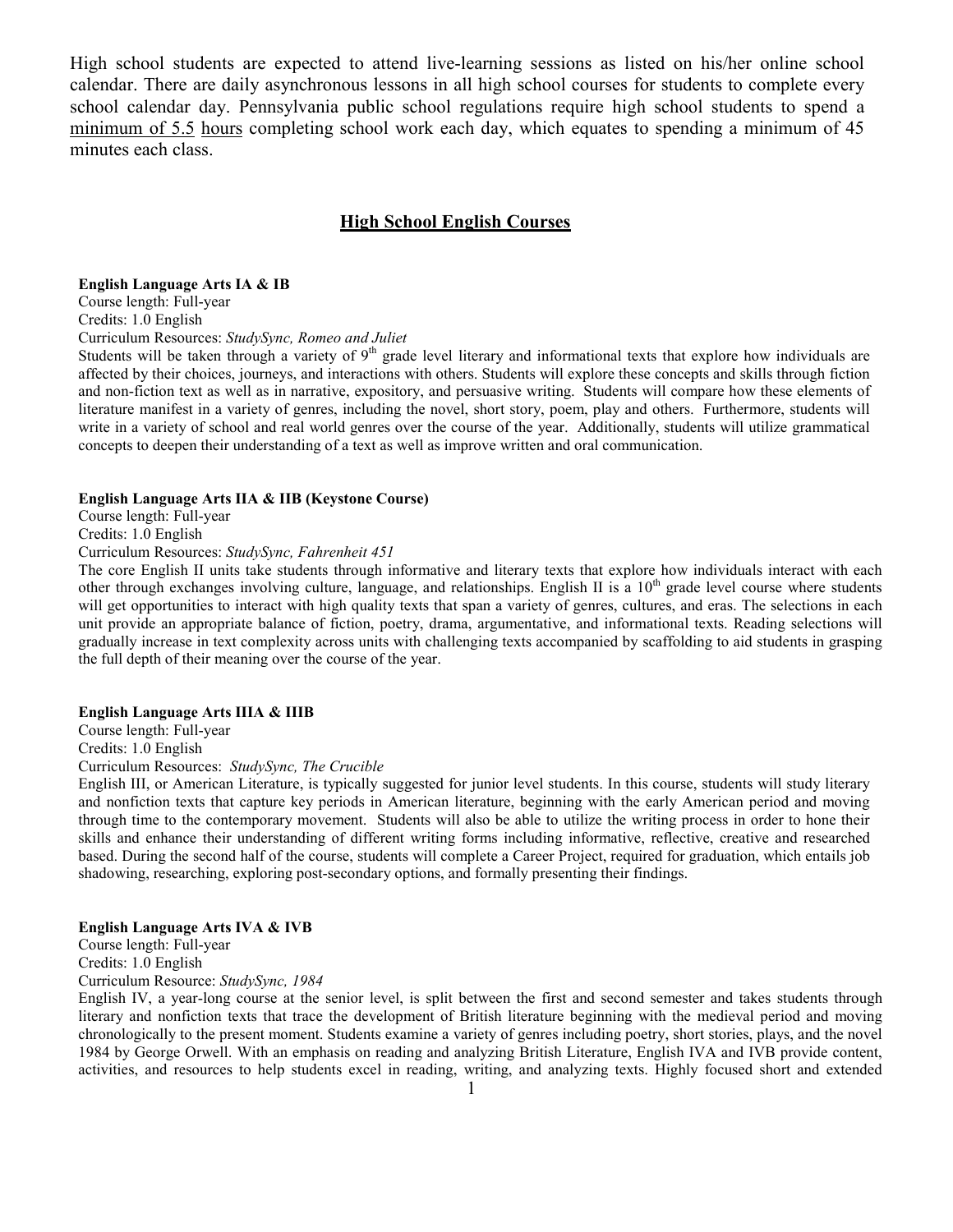writing activities support students' writing development skills; they create a narrative, an informative essay, a personal reflection, an argumentative essay, and a literary analysis. In doing so, they hone the skills necessary for success in postsecondary education and the workplace.

# **Honors Cultural and Literary Studies: Geography and World Literature A & B (Keystone Course)**

Course length: Full-year

Credits: 1.2 English and 1.2 Social Studies

Curriculum Resources: *StudySync, Into Thin Air*

Suggested for 10th grade level students, this course is co-taught with an English and Social Studies teacher. The course studies geographic, cultural and literary connections in order to facilitate students gaining greater understanding of the world around them. Students will explore different geographic locations connected to various pieces of world literature set in a variety of time periods. The connection between literature and geography allows the student to develop literary analysis skills, while also making connections to the physical and human geography of each region.

#### **Honors English Language Arts IA & IB**

Course length: Full-year

Credits: 1.2 English

Curriculum Resources: *StudySync, I Know Why the Caged Bird Sings*

This course is an honors-level course using a similar core curriculum of the English I,  $9<sup>th</sup>$  grade level course. Students will be enriched with challenging texts and deep, analytical discussion. Students will be taken through a variety of literary and informational texts that explore how individuals are affected by their choices, journeys, and interactions with others. Students will explore these concepts and skills through fiction and non-fiction text as well as in narrative, expository, and persuasive writing. Students will compare how these elements of literature manifest in a variety of genres, including the novel, short story, poem, play and others. Furthermore, students will write in a variety of school and real world genres over the course of the year. Additionally, students will utilize grammatical concepts to deepen their understanding of a text as well as improve written and oral communication.

# **Honors English Language Arts II A & B (Keystone Course)**

Course length: Full-year

Credits: 1.2 English

# Curriculum Resources: *StudySync, Fahrenheit 451*

This course is an honors-level course using a similar core curriculum of the English II,  $10<sup>th</sup>$  grade level course. Students will be enriched with challenging texts and analytical discussion. The core units take students through informative and literary texts that explore how individuals interact with each other through exchanges involving culture, language, and relationships. Students will get opportunities to interact with high quality texts that span a variety of genres, cultures, and eras. The selections in each unit provide an appropriate balance of fiction, poetry, drama, argumentative, and informational texts. Reading selections will gradually increase in text complexity across units with challenging texts accompanied by scaffolding to aid students in grasping the full depth of their meaning over the course of the year.

#### **Honors English Language Arts III A & B**

Course length: Full-year

Credits: 1.2 English

# Curriculum Resources: *StudySync, The Crucible, The Great Gatsby*

This course is an honors-level course using a similar core curriculum of the English III, 11<sup>th</sup> grade level course. Students will be enriched with challenging texts and analytical discussion. In this course, students will study literary and nonfiction texts that capture key periods in American literature, beginning with the early American period and moving through time to the contemporary movement. Students will complete novel studies in both semesters of the course, they will also be able to utilize the writing process in order to hone their skills and enhance their understanding of different writing forms including informative, reflective, creative and researched based. During the second half of the course, students will complete a Career Project, required for graduation, which entails job shadowing, researching, exploring post-secondary options, and formally presenting their findings. This course is designed to help all students become college or career ready after high school.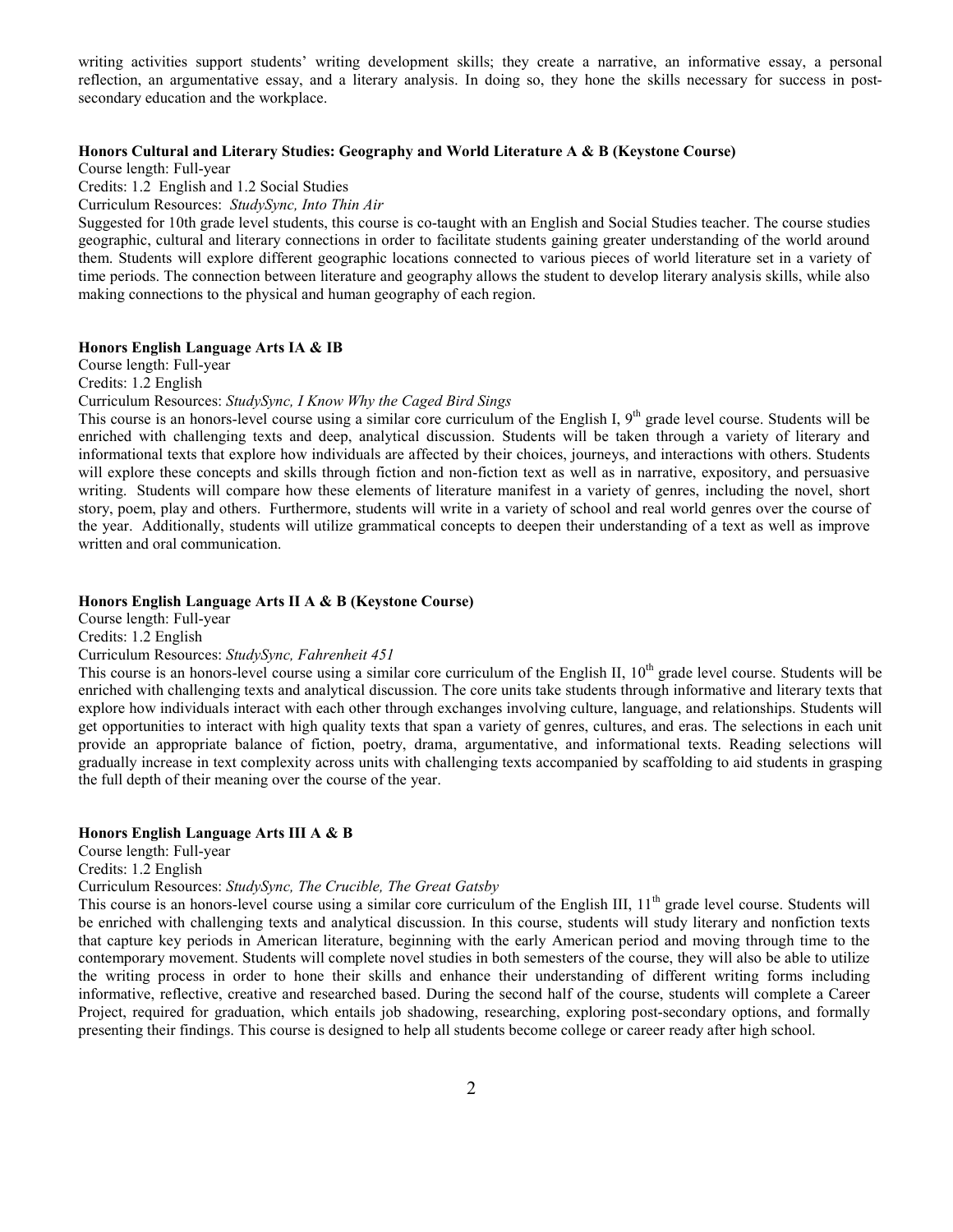# **Honors English Language Arts IV A & B**

Course length: Full-year Credits: 1.2 English

Curriculum Resources: *StudySync, 1984, Pride & Prejudice*

This course is an honors-level course using a similar core curriculum of the English IV,  $12<sup>th</sup>$  grade level course. Students will be enriched with challenging texts and analytical discussion. With an emphasis on reading and analyzing British literature, Honors English IVA and IVB provide advanced content, activities, and resources to help today's students prepare to excel at the college level. The course takes students through literary and nonfiction texts that trace the development of British literature beginning with the medieval period and moving chronologically to the present moment. Students examine a variety of genres in this course including poetry, short stories, plays, and the novels *Pride and Prejudice* by Jane Austen and *1984* by George Orwell. Highlyfocused, short and extended writing activities support students' writing development, while an emphasis on writing conventions helps them solidify superior language skills. Extended activities include writing poetry, literature analysis essays, and descriptive, narrative, persuasive, and informative pieces using skills necessary for success in post-secondary education and the workplace. Advanced reading and writing skills will be the focus of this challenging course.

# **AP English Language and Composition A & B**

Course length: Full-year Credits: 1.2 English

Curriculum Resources: *AP Classroom, The Art of Voice, AMSCO*

AP Language is a college-level course available to juniors and seniors (recommended for juniors) that ultimately prepares the student for the Advanced Placement exam and college credit. Students will be required to take the AP Language and Composition exam as a part of this course. Students will primarily study and analyze a variety of prose writing, especially nonfictional pieces. Students' reading and writing skills will make them aware of a writer's purpose and the reader's expectations. The course also focuses on using outside sources to make a reliable and concrete argument about a text. Learning activities include close reading passages, discussions, essays and exams. Additionally, junior level students will complete a Career Project that will require research and exploring post-secondary options.

# **AP English Literature and Composition A & B**

Course length: Full-year

Credits: 1.2 English

Curriculum Resources: *AP Classroom, The Book of Poetry, Jane Eyre, Their Eyes Were Watching God, Hamlet, Frankenstein, the Great Gatsby,* and *1984*

AP Literature is a college-level course available to juniors and seniors (recommended for seniors) that ultimately prepares the student for the Advanced Placement exam and college credit. Students will be required to take the AP Literature exam as a part of this course. Students will study and analyze classic and contemporary works of literature in all genres: plays, short stories, poetry, essays, and novels. An emphasis is placed on critical thinking skills necessary for understanding challenging material and composition skills necessary to communicate their understanding effectively. Students will learn to apply critical literary terms as tools for learning, understanding, and communication. Learning activities include close reading, discussions, essays, and exams.

#### **Communications**

Course length: Semester Credits: 0.5 English

Communications is an English course that explores business and technical writing, along with business and professional speaking. Communicating effectively is necessary in all fields of work and in all environments. The coursework focuses on understanding the rhetorical situation, the persuasive technique process, technical writing, such as letters and resumes, the interview process, and formal speeches. Students will be required to speak in class both formally and informally. Students will prepare and present three formal speeches, and they will practice formal speaking skills when participating in a mock interview. Students will work on their real world skills, as well ask their reading, writing, speaking, and listening skills.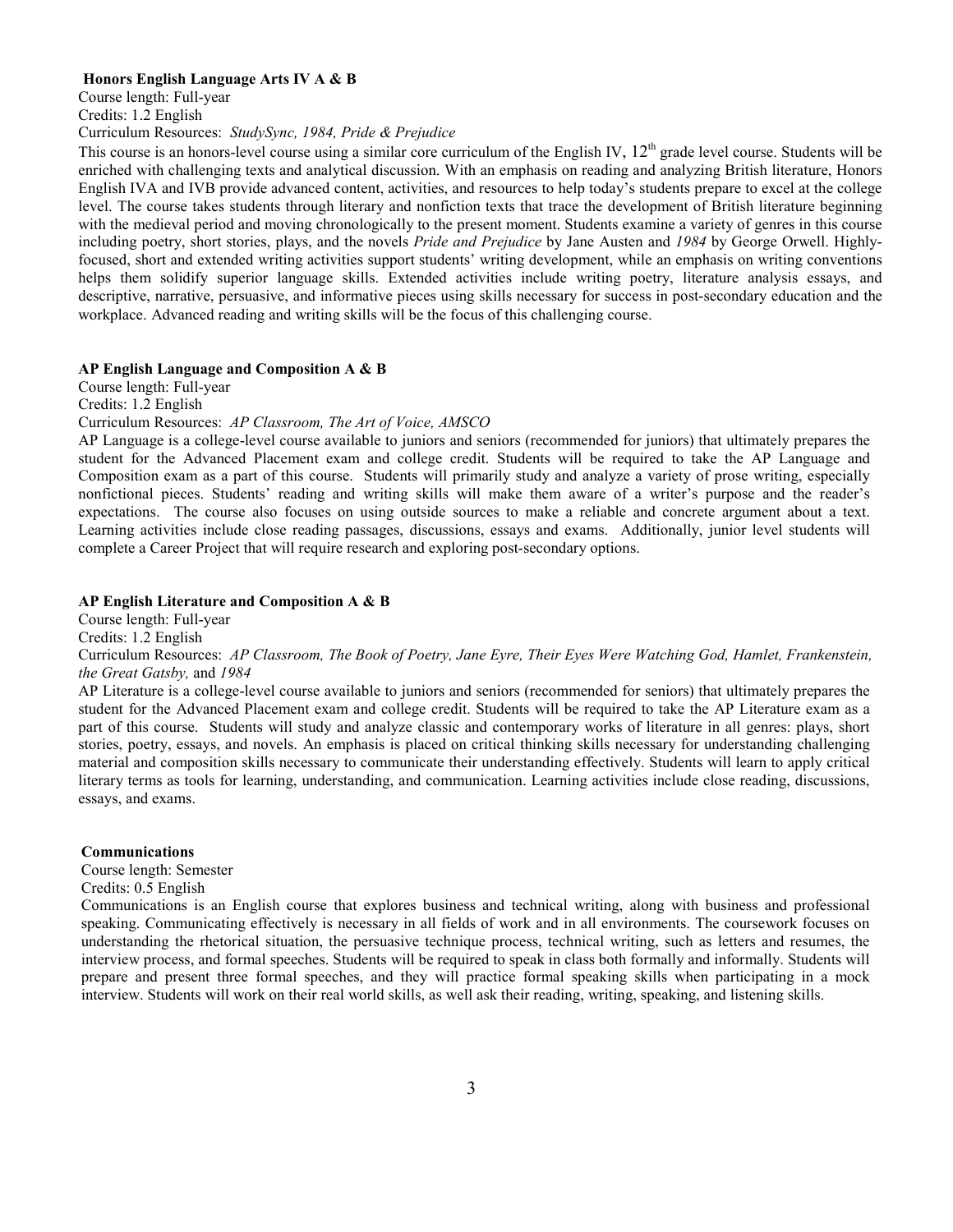# **High School Mathematics Courses**

#### **Math Strategies A & B**

Course length: Full-year Credits: 1.0 Math

Curriculum Resource: *Edmentum Courseware (Plato), Get More Math, and Study Island* 

Math Strategies is designed to strengthen basic math skills while simultaneously challenging students with pre-algebra content. Topics of study include geometric transformations, linear equations, systems of equations, basic functions, scientific notation, geometry formulas, and data analysis. Each unit includes "skills refresher" activities to build pre-requisite skills such as solving simple equations and math vocabulary. Upon completion, students should be well prepared for Algebra 1.

## **Algebra IA & Algebra IB (Keystone Course)**

Course length: Full-year

Credits: 1.0 Math

Curriculum Resources: *Envision, Realize*

Algebra I is a year-long course split into two semesters. In Algebra IA, students will develop a foundational understanding of algebraic concepts that will help them to succeed in future mathematics courses. Aligned with the Pennsylvania Common Core Standards, topics in this course include: solving equations and inequalities, functions, and systems of linear equations and inequalities. In Algebra IB, students will continue developing a foundational understanding of key algebraic concepts needed for success in future mathematics courses. Topics in this semester include: exponents, polynomials, quadratic functions and equations, data analysis, probability, and exponential, radical, and rational functions. Algebra I allows students to develop skills and knowledge necessary for Geometry and Algebra II. Course assignments include: guided practice problems, quizzes, labs, exams, Keystone Exam preparation, and a final cumulative exam.

#### **Geometry A & B**

Course length: Full-year

Credits: 1.0 Math

Curriculum Resources: *Envision, Realize*

It is strongly suggested that students successfully complete Algebra I before taking Geometry. Geometry is a year-long course split into two semesters where students will develop geometric skills aligned with the Pennsylvania Common Core Standards. Students will explore these skills through a variety of means, such as dynamic manipulatives, hands on constructions, online explorations and more. In Geometry A, topics to be studied include: basic tools of geometry, reasoning and proof, parallel and perpendicular lines, transformations, congruent triangles, relationships in triangles, and polygons. Geometry A includes a cumulative final exam. Geometry B will build upon skills acquired in Geometry A. Subject matter to be studied includes: similarity, right triangles and trigonometry, coordinate geometry, circles, two and three dimensional models, and probability. Geometry B includes a cumulative final over the semester.

#### **Algebra II A & B**

Course length: Full-year Credits: 1.0 Math

Curriculum Resources: *Envision, Realize*

It is suggested that students successfully complete Algebra I before taking Algebra II. Algebra II is a year-long course split in two semesters. In Algebra II A, students will build upon the material learned in Algebra I, gaining a more in-depth understanding of algebraic concepts. Aligned with the Pennsylvania Common Core Standards, these topics include: algebraic expressions, linear systems, quadratic functions, polynomials, radical functions and exponential and logarithmic functions. Different types of functions will be introduced, including quadratic, polynomial, exponential and logarithmic functions. Analysis will focus on the algebraic and graphical representations and characteristics of these functions. In Algebra II B Students will continue an in-depth study of different types of functions, including rational and periodic functions. Real-world applications of these concepts will be explored. Other topics include: sequences and series, conic sections, probability and statistics, matrices and trigonometric identities and equations.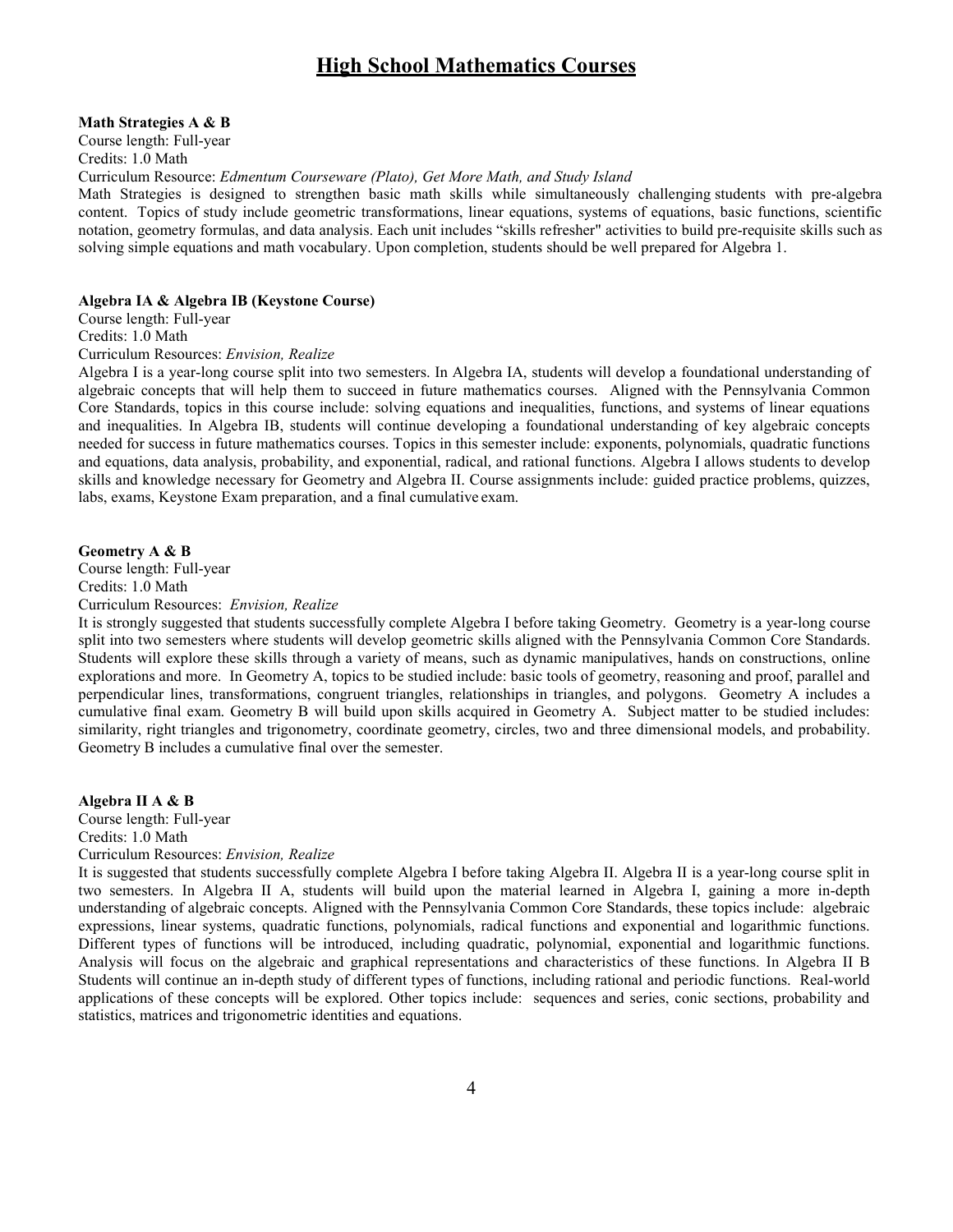#### **Pre-calculus A &B**

Course length: Full-year Credits: 1.0 Math

## Curriculum Resource: *McGraw Hill - Glencoe Pre-calculus*

It is suggested that students successfully complete Algebra I, Algebra II, and Geometry prior to taking Precalculus. In Precalculus A, students will develop a strong, in-depth mathematical foundation of functions that is necessary for upper-level mathematics. Students will review equations and graphs, as well as transformations of functions they have previously learned. Aligned to the Pennsylvania Common Core Standards, topics include: polynomial functions, power functions, rational functions, exponential functions, logistic functions, logarithmic functions and trigonometric functions. Precalculus B takes a more analytical approach to other topics needed for upper-level mathematics. Students will continue to develop a strong foundation of mathematical concepts to prepare them for calculus. Real-world applications of these topics will be explored. Topics include: analytic trigonometry, vectors, parametric equations, and polar systems, matrices, conics and an introduction to calculus.

## **Consumer Math:**

Course length: Semester Credits: 0.5 Math Curriculum Resource: *Edmentum Courseware: Plato*

This junior and senior level course is appropriate for all students wanting to learn the math skills necessary for daily life. It is extremely applicable to many facets of independent living and finance. It begins with a review of the four basic mathematical operations – addition, subtraction, multiplication, and division – while applying them to solve real-life problems and then addresses practical applications for math, such as wages, budgeting, taxes, money management, and interest and credit. Projects involving authentic, real-world activities are included that promote cross-curricular learning and higher-order thinking and problem-solving skills.

#### **Practical Math**

Course length: Semester

# Credits: 0.5 Math

Practical Math will focus on applying mathematical concepts from Algebra, Geometry and Probability to real-world situations. Students will look into topics such as math in different career fields, making financial decisions based on mathematical analysis, computer skills, cryptography, logic, and constructing virtual escape rooms. Students will develop the math skills necessary for their lives after high school.

#### **AP Calculus A & B**

Course length: Full-year

Credits: 1.2 Math

Curriculum Resource: *Apex Ap Calculus and AP Calculus AB Prep*

This course is a two-part advanced placement course providing students with the curriculum required by the College Board. It is suggested that student successfully complete Precalculus before taking this course. Topics include: infinite and finite limits and continuity, differential calculus of algebraic functions, integral calculus of algebraic functions, geometric and physical applications of integration and the calculus of elementary transcendental functions. Success in the course requires advanced mathematics skills. The use of a graphing calculator is considered an integral part of this course. The Advanced Placement Examination is required of all students taking this course.

#### **AP Statistics A & B**

Course length: Full-year Credits: 1.2 Math Curriculum Resource: *Apex Statistics*

AP Statistics gives students hands-on experience collecting, analyzing, graphing, and interpreting real-world data. They will learn to effectively design and analyze research studies by reviewing and evaluating real research examples taken from daily life. The next time they hear the results of a poll or study, they will know whether the results are valid. As the art of drawing conclusions from imperfect data and the science of real-world uncertainties, statistics plays an important role in many fields. The equivalent of an introductory college-level course, AP Statistics prepares students for the AP exam and for further study in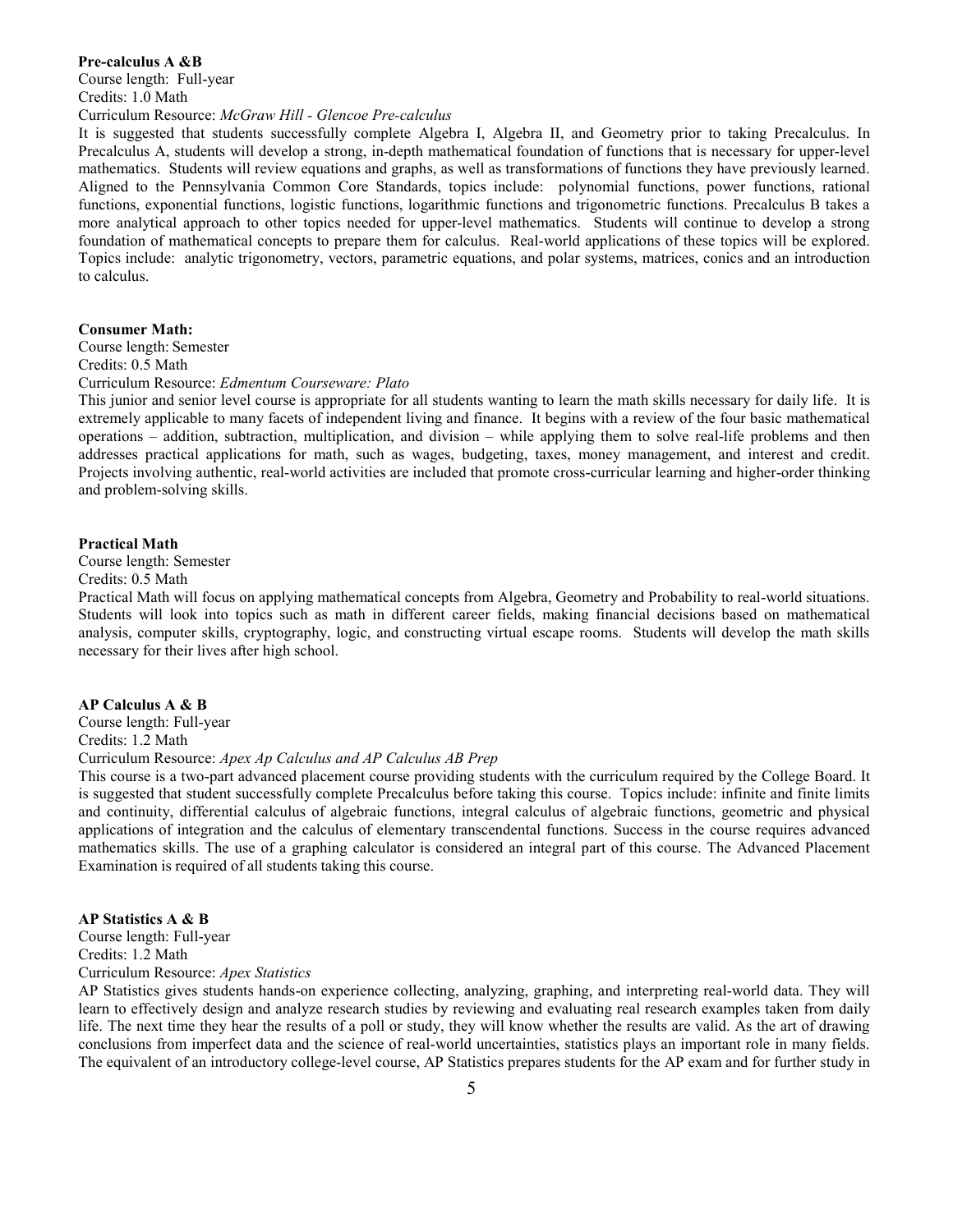science, sociology, medicine, engineering, political science, geography, and business. The Advanced Placement Examination is required of all students taking this course.

# **High School Science Courses**

# **Physical Science A & B**

Course length: Full-year Credits: 1.0 Science Curriculum Resource: *Edmentum Courseware: Plato*

In the first semester, students will study all things. All things are made of matter and we will look into each atom to realize what it includes. Included in this first semester is identifying a chemical reaction when you see one and recognizing when "The Force" of motion is with you. Students will be exploring concepts using virtual laboratory software and other interactives. During the second semester, students will explore how the universe behaves. This behavior includes force fields, energy, light waves, electricity and magnetism. This course does not use mathematics as a Physics course would. This course is great for the student who wants to know it all, without all of the equations.

#### **Environmental Science A & B**

Course length: Full-year

Credits: 1.0 Science

Curriculum Resource: *Savvas High School Science*

Environmental Science is a course appropriate for learners of all levels and abilities, but is usually taken prior to Biology. The course is split between two semesters, and students can take one semester without taking the other. Environmental Science A is an introduction to the study the human impact on the environment. Topics studied include earth systems, structure and function of ecosystems, ecological succession, biological populations, agriculture, and human land usage. Environmental Science B is an introduction to the study of the human impact on the environment. Topics studied include the energy crisis, air pollution, water pollution, environmental risk, solid waste disposal, ozone depletion and climate change.

#### **Biology A & B (Keystone Course)**

Course length: Full-year

Credits: 1.0 Science

# Curriculum Resource: *Savvas High School Science*

Biology is the study of living organisms. Biology is learning what makes a hawk fly, how a caterpillar becomes a beautiful butterfly, and studying ourselves in this changing world. There are new discoveries made every day in biology, so it is everchanging and there is always something new to learn. In this course, students will study the scientific process, characteristics of living organisms, ecology, organic molecules, cell structure, and cellular metabolic processes. Other amazing biological processes that the students will learn are why they have the eye color that they do, why the flowers in front of their homes have different colors on the same flower, and they will investigate why various insects have adapted to pesticides that used to eliminate them. Students will also study the process of cell division, Mendelian genetics, DNA and how it codes for protein synthesis, modern evolutionary theories. Throughout the course, students will complete a variety of assignments, virtual investigations, as well as live experiments, unit quizzes, assessments and Keystone exam preparation. Near the end of the course, students will be required to take the Pennsylvania Biology Keystone Exam.

# **Chemistry A & B and Chemistry Lab A & B**

Course length: Full-year Credits: 1.0 Science and

0.5 Science Lab credit

Curriculum Resource: *Savvas High School Science*

Chemistry is full-year course split into two semesters. It is recommended that students take Chemistry after successfully completing Algebra I. Chemistry A introduces various types of matter. Topics include scientific measurements, matter, atoms, the periodic table, compounds, moles, nuclear chemistry, and chemical equations. Students will begin to make connections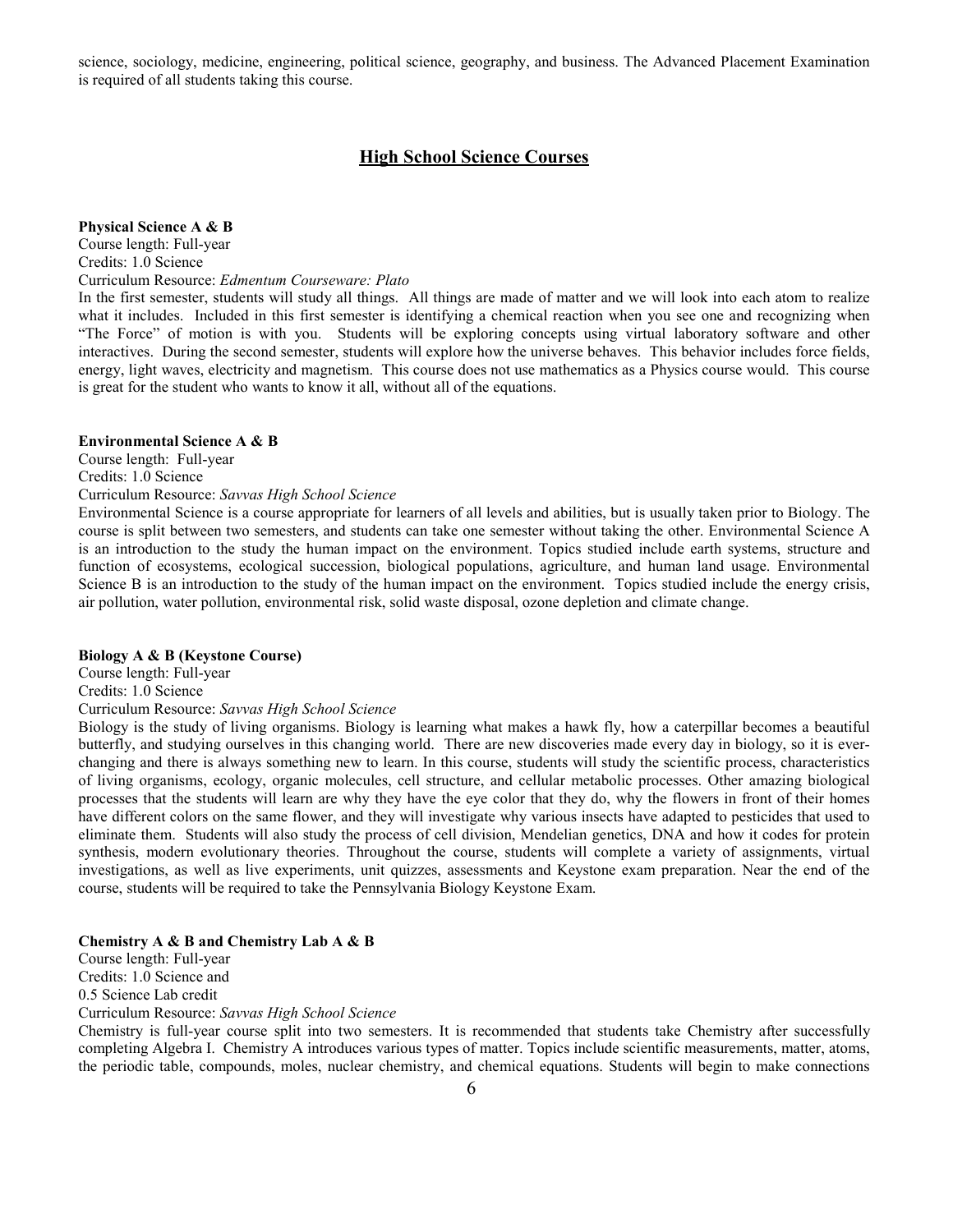between chemistry and the world around them. Activities include virtual and hands-on experiments, guided and independent practice, projects, class discussions, quizzes and assessments. Chemistry B is the continuation of the study of matter. Students will apply skills from Chemistry A to life applications in this course. Topics include intermolecular forces, gases, solutions, acids and bases, electrochemistry, and organic molecules. Students will complete virtual laboratory exercises, hands on laboratory exercises, and will analyze results. Students will have live class for Chemistry Lab, a virtual laboratory, guided and independent practice, class discussions, quizzes and assessments.

#### **Physics A & B**

Course length: Full-year Credits: 1.0 Science Curriculum Resource: *c*

Physics is a full-year course broken up into two semesters. It is recommended that students take Physics after they have completed Chemistry and Geometry. Physics A is designed for college-bound students. Topics include the following: Newton's laws of motion, forces and vectors, work and energy, momentum, vibration and waves, and the study of the characteristics of light. Physics B includes the following topics: light and reflection, refraction, interference and diffraction, electrical forces and fields, electrical energy and current, magnetism and the study of atomic and subatomic physics. In this course, students will also apply many of the principles learned in geometry and algebra.

# **Earth Science A & B**

Course length: Full-year Credits: 1.0 Science Curriculum Resource: *Edmentum Courseware: Plato*

Earth Science split between two semesters, and students can take Earth Science A without moving on to Earth Science B. It is recommended that students only take Earth Science after successfully completing Environmental Science, Physical Science or Biology, and it is offered to 11<sup>th</sup> and 12<sup>th</sup> graders who do not want to move on to Chemistry or Physics. In Earth Science A, students will explore space, history of Earth and Earth systems. Topics include the following: scientific processes and inquiry, earth and space, technology and space research programs, history of the Earth, Earth processes (such as plate tectonics, and how the Earth's features change over time) study of oceans, and atmosphere. In Earth Science B, students will explore weather and climate, and the human impact on Earth. Topics include the following: the uneven heating of the Earth, mechanics of weather, Earth's structure, climate change, and technology as it applies to monitoring the earth and human impact on the Earth.

## **Anatomy and Physiology A & B**

Course length: Full-year Credits: 1.0 Science

# Curriculum Resource: *Essentials of Human Anatomy and Physiology*

Anatomy and Physiology is split between two semesters, and it provides general study skills and a firm foundation for students preparing for an education in the medical field. Anatomical instruction is coupled with the investigation of key related terminology dealing with the "what, why and how" of human anatomy. Specifically, students will explore structures, functions and terms related to disease and the body systems. The first semester of Anatomy and Physiology includes the study of directional terms, the body in health and disease, cellular process, chemistry of all systems, the skeletal, muscular, integumentary systems and special senses. The second semester includes the study of blood components, the cardiovascular, respiratory, digestive and the nervous systems. Students will also investigate diagnostic procedures and various types of health care professions. Students will participate in online lab activities, virtual dissections, live dissections and hands-on activities in this course.

# **Honors Biology A & B (Keystone Course)**

Course length: Full-year

Credits: 1.2 Science

# Curriculum Resource: *Savvas High School Science*

Students are enriched in this course by learning beyond what is taught in the general biology course. Students will participate in several activities to engage their critical thinking skills and challenge their minds with biological processes they may have never heard about. Students will use scientific inquiry to process new skills and learn biological concepts as a research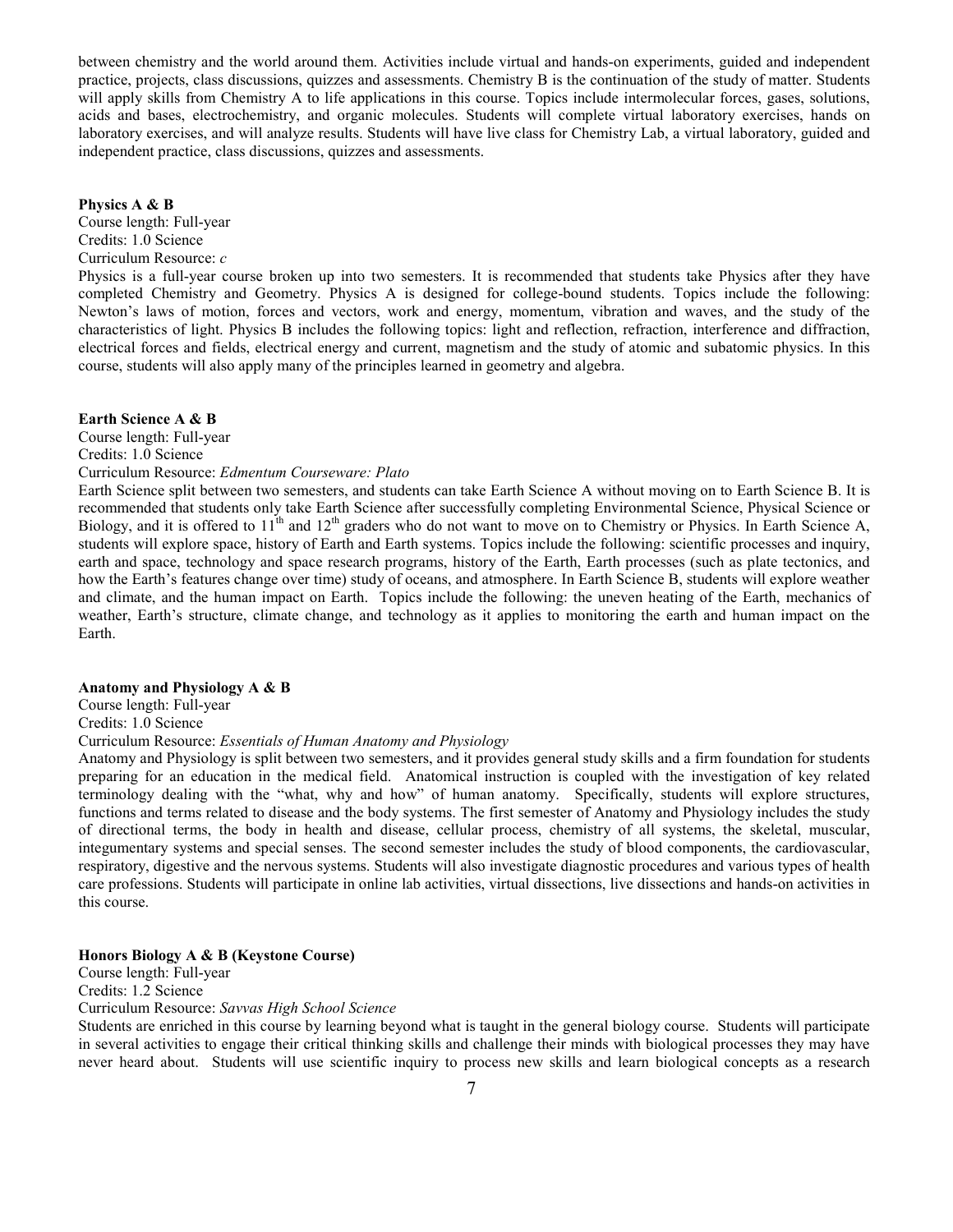biologist would in order to develop a strong scientific basis. Students will participate in hands-on activities such as virtual labs, live learning labs and activities designed specifically for the students of this class. This rigorous course moves at a quicker pace than the general course. Students will complete a variety of assignments, virtual investigations, unit quizzes, assessments and Keystone Exam preparation. Near the end of the course, students will be required to take the Pennsylvania Biology Keystone Exam.

#### **AP Biology A & B**

Course length: Full-year Credits 1.2 Science Curriculum Resource: *AP Classroom*

AP Biology is an equivalent to an introductory college level biology course. The course prerequisites include successful completion of Biology and Chemistry. Laboratory work makes up 25% of the content, with an emphasis on inquiry-based investigations that provide students with opportunities to apply the science practices. Students deepen their understanding of biological concepts by comprehensively learning the four big ideas of AP Biology and all the properties they cover. Big Idea 1: Students will explore the process that evolution drives the diversity and unity of life. Big Idea 2: Biological systems utilize free energy and molecular building blocks to grow, to reproduce, and to maintain dynamic homeostasis. Big Idea 3: Living systems store, retrieve, transmit and respond to information essential to life processes. Big Idea 4: Biological systems interact and these systems and their interactions possess complex properties. This course prepares students for the AP Biology Exam and for post-secondary study in health sciences. Students are required to take the AP Biology Exam if they are registered in this course.

#### **AP Environmental Science A & B**

Course length: Full-year Credits 1.2 Science Curriculum Resource: *AP Classroom*

This is a college-level course that ultimately prepares the student for the AP Environmental Exam and college credit. The AP Environmental Science course is designed to provide students with the scientific theories, models, and techniques that will allow them to analyze local, regional and global environmental issues. A strong emphasis is placed on science, stewardship and sustainability. Students will utilize critical, creative, logical and reflective thinking to study and evaluate natural and human induced environmental problems. The number one goal of the course is to provide students with a solid scientific foundation that will allow them to make informed environmental decisions. Completion of the AP Environmental Science Exam is a requirement for this course.

# **High School Social Studies Courses**

# **World History A & B**

Course length: Full-year Credits: 1.0 Social Studies Curriculum Resource: *Savvas MyWorld*

Students travel through time and space to investigate the diverse contributions of groups and individuals to world events. Through the study of documents, artifacts, and historic sites, students focus on the time period that stretches from the Renaissance through the modern era. Special emphasis is placed on how conflict and cooperation, and continuity and change impact world history. This is a full year course that is split into two semesters.

## **Mythology**

Course length: Semester Credits: 0.5 Social Studies

Curriculum Resource: *Edmentum Courseware: Plato*

Students interested in learning about mighty heroes, angry gods and goddesses, and cunning animals may find this course appealing. Mythology has been used since the first people gathered around the fire as a way to make sense of humankind and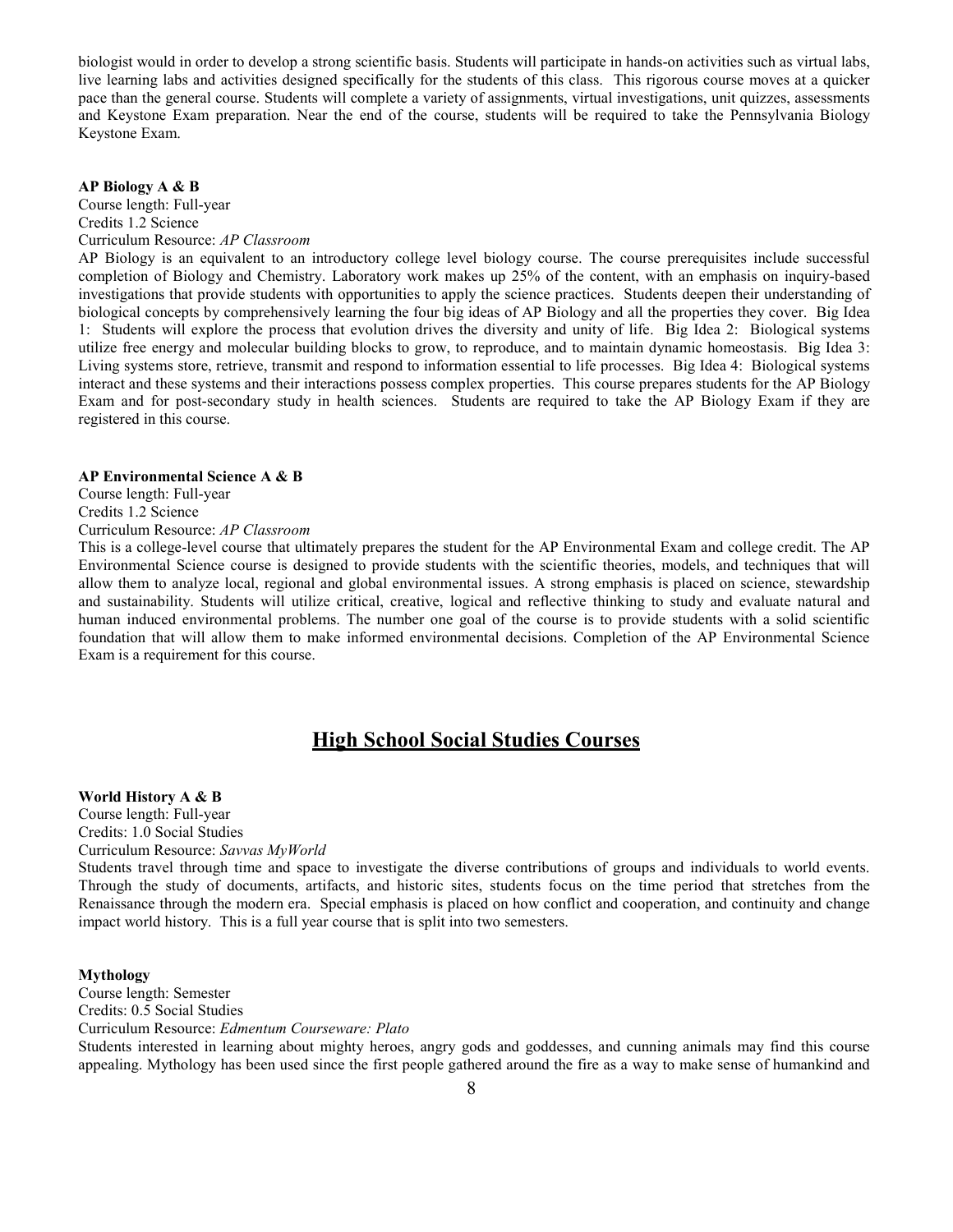our world. This course focuses on the many myths and legends woven into cultures around the world. Starting with an overview of mythology, students will journey to the past, focusing on the myths of Ancient Egypt, Ancient Greece and the Norse people. In the later portion of the course, students will dig deeper into the beliefs, customs, and traditions presented in folktales, folklore, and fairy tales. The students will leave the course creating their own trickster tale.

# **History of the Holocaust**

Course length: Semester Credits: 0.5 Social Studies

# Curriculum Resource: *The Sunflower*

"Never shall I forget that night, the first night in camp, which has turned my life into one long night seven times cursed and seven times sealed." These words, voiced by Holocaust survivor, Elie Wiesel, provide a glimpse into the heart of this course. History of the Holocaust focuses on exploring the "how" and "why" genocides such as the Holocaust are able to occur and continue to occur in our world. Students will be encouraged to wonder, question, and analyze as they investigate the origins of antisemitism, the rise of the Nazi party, the persecution of the various targets of the Nazis, and the aftermath the Holocaust has left on the world after World War II. Students will gain an understanding of the ramifications of prejudice and indifference, and the potential for government-supported terror, while examining the impact of kindness and humanity in the worst of times: "For the dead and the living, we must bear witness."

# **World Geography**

Course length: Semester Credits: 0.5 Social Studies Curriculum Resource: *Edmentum Courseware: Plato*

Building on the five themes of geography, this course is designed to give students an overview of the distinctive physical, cultural, political, and economic characteristics of the regions of the world. The focus of the course is on spatial relationships between human societies and cultures, the natural environment, and historical changes that have shaped the contemporary world.

# **African American Studies**

Course length: Semester Credits: 0.5 Social Studies Curriculum Resource: *Edmentum Courseware: Plato*

Throughout US history, African Americans have faced great adversity in the form of enslavement and institutional racism. African Americans fought for their freedom and worked to overcome a broken system. This course will explore the treatment of enslaved Africans once they reached Colonial America, the prejudices African Americans have experienced, and their important role in the social, political, and economic development of the United States. Through the use of artifacts, historical places, and primary sources, students will leave the course inspired by the courage and history of African Americans.

#### **United States History A & B**

Course length: Full-year Credits: 1.0 Social Studies

Curriculum Resource: *Savvas MyWorld*

This social studies required course for graduation is broken into two semesters; US History is a survey of historical, cultural, political, economic, and institutional factors and events that have shaped United States. The course takes a chronological approach with an emphasis on major themes throughout history that have impacted the development of our nation by using primary and secondary sources. During the first semester, students will explore topics including the end of the Western Frontier, the Progressive Era, World War I, the Roaring 20s, the Great Depression, and the New Deal. In the second semester, students will begin with World War II, the Cold War, the Civil Rights Movement, the Vietnam War, and Globalization. Students will view both the positive and negative aspects of history to create a holistic picture of the development of the United States. Students in United States History will complete the Assessment of Civic Knowledge.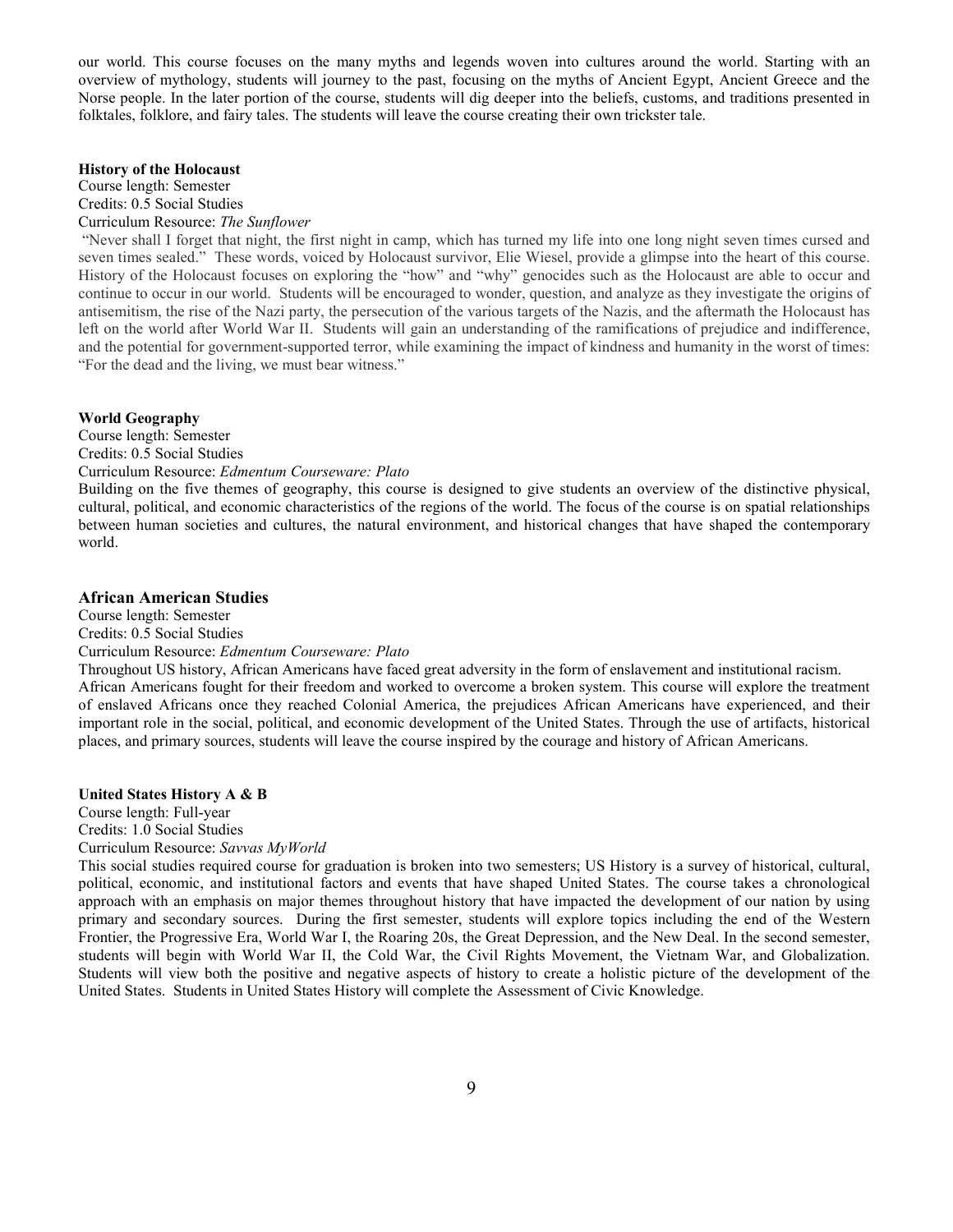# **United States Government**

Course length: Semester Credits: 0.5 Social Studies

Curriculum Resource: *Savvas MyWorld*

U.S. Government is a Pennsylvania required course for graduation that examines the most essential concepts of American government and politics. Students will explore the founding principles and political ideologies our country is based upon, investigate how our government functions on national, state and local levels, and analyze landmark Supreme Court cases that have set the standard for governmental practices that affect our lives each and every day. Students take ownership of their civil liberties by learning about the importance of voting, voicing their opinions to local lawmakers and exploring how laws are created and debated. Students will learn how to be responsible and active citizens in the world around them. Students will learn the knowledge and tools to understand their civil liberties and apply them so we can all understand the power that each of us hold as a citizen of the United States. Students in U.S. Government will complete the Assessment for Civic Knowledge.

#### **Economics**

Course length: Semester Credits: 0.5 Social Studies Curriculum Resource: *Savvas MyWorld*

Economics is a suggested junior or senior level course, but can be taken by any high school student. Students will investigate the individual and societal use of resources to produce, distribute, and consume goods and services. Students will gain a deeper understanding of the business cycle through exploring the concepts surrounding free enterprise. Through the examination of the laws of supply and demand, investment strategies, and personal finance, students will learn how local, state and national commerce affects the decisions they make as consumers. Students will also analyze the economic concepts and systems of international trade and global economics.

#### **Sociology**

Course length: Semester Credits: 0.5 Social Studies

Curriculum Resource: *Edmentum Courseware: Plato*

In Sociology, students will become investigators of the cultural world by studying various aspects of society. Studying sociology will also allow students to analyze the impact of socioeconomic status on an individual's life chances in American society. By looking at social trends, cultural changes, human development, and social institutions, students will acquire a stronger understanding of the collective behavior of society and the influences society has on the perception we have of ourselves and others.

#### **Psychology**

Course length: Semester

Credits: 0.5 Social Studies

Curriculum Resource: *Edmentum Courseware: Plato*

In this introductory course, students will acquire an understanding of and appreciation for the social and biological aspects of human behavior and interaction. The course will introduce students to basic concepts, problems, and research methods in the science of psychology, including the human life span, the workings of the mind and body, personality and cognitive processes. By examining concepts such as behavior, mental processes, development, gender, and social psychology, students will have a better understanding of themselves and those around them.

#### **Social Changes**

Course length: Semester Credits: 0.5 Social Studies

Curriculum Resource: *Edmentum Courseware: Plato*

In Social Changes, students will explore and analyze a variety of societal issues that appear in our communities. Social issues affect everyone because they are issues which revolve around governmental policy and enforcement of laws on the civilian population. These laws and policies can have any number of significant outcomes. They can protect minorities and women from discrimination, regulate drug use, give aid to the poor, provide guidelines for education, and much more. Social issues are often controversial and debated, so having the ability to form an educated opinion on them is an important part of your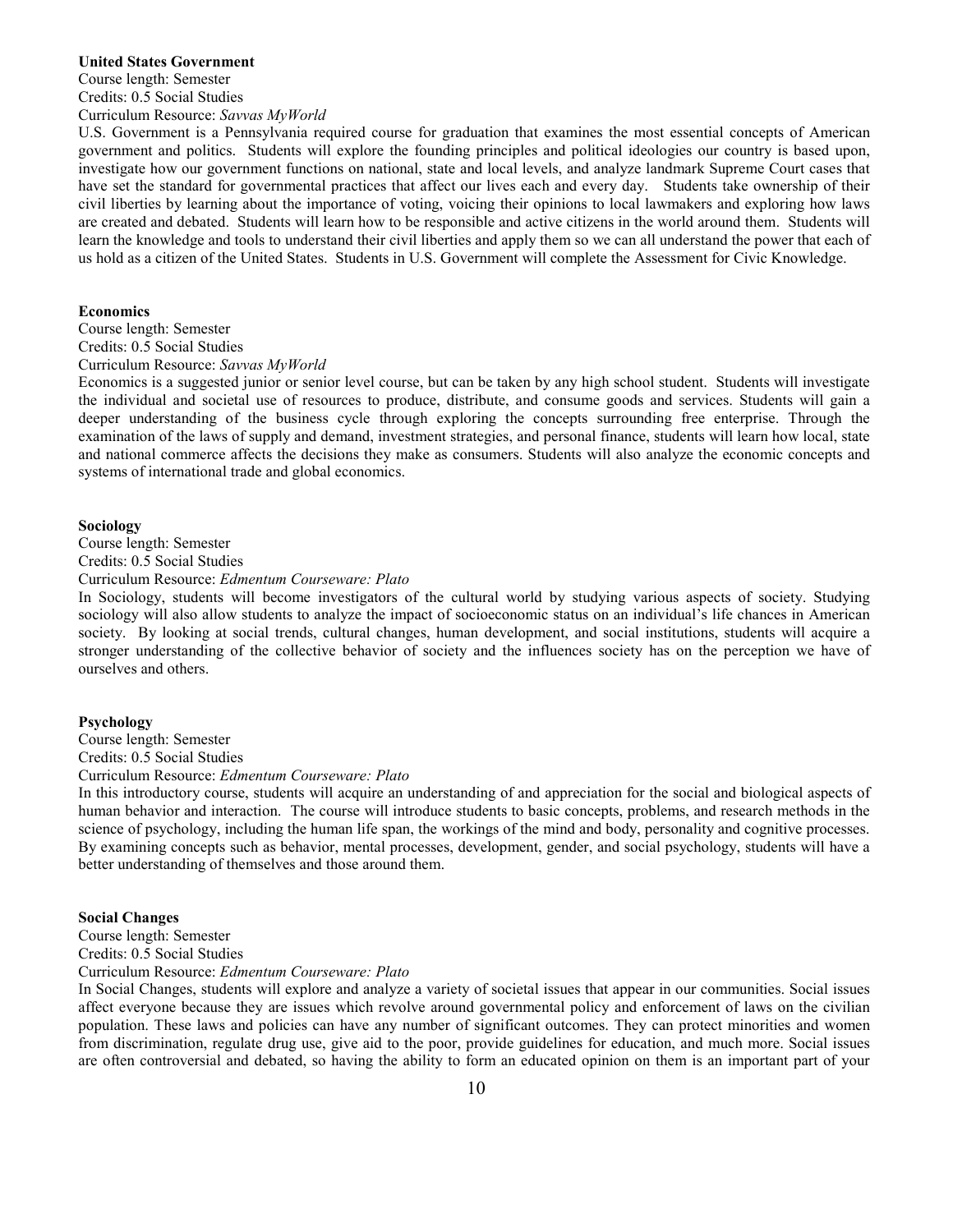# **Honors World History A & B**

Course length: Full-year Credits: 1.2 Social Studies Curriculum Resource: *Savvas MyWorld*

Students travel through time and space to investigate the diverse contributions of groups and individuals to world events. Through the study of documents, artifacts, and historic sites, students focus on the time period that stretches from the Renaissance through the modern era. Special emphasis is placed on how conflict and cooperation, and continuity and change impact the history of our world. The course is designed for students who have been very successful in previous social studies and English courses, as this course requires intensive reading, writing and research using primary and secondary sources. This is a full year course that is split into two semesters.

# **Honors United States History A & B**

Course length: Full-year

Credits: 1.2 Social Studies

Curriculum Resource: *Savvas MyWorld*

Honors United States History is more rigorous than a traditional United States History course. The course explores the history of the United States from the end of the Western Frontier to modern day. Students will examine how the culture, economics, geography, governance and civics, have changed over time. Students will study important individuals and groups from each major period. Specific social science skills such as map reading, evaluating cause/effect relationships, differentiating fact from opinion, and analysis of primary and secondary sources are included in the course content. Honors work challenges students to be more analytical and creative through advanced reading, extensive writing, expanded assignments, and real-world applications.

# **Honors Cultural and Literary Studies: Geography and World Literature A & B (Keystone Course)**

Course length: Full-year

# Credits: 1.2 English and 1.2 Social Studies

Suggested for 10th grade level students, this course is co-taught with an English and Social Studies teacher. The course studies geographic, cultural and literary connections in order to facilitate students gaining greater understanding of the world around them. Students will explore different geographic locations connected to various pieces of world literature set in a variety of time periods. The connection between literature and geography allows the student to develop literary analysis skills, while also making connections to the physical and human geography of each region. Students will create narrative stories, design persuasive speeches and presentations regarding global issues, and construct case studies and travel brochures relating to our fields of study.

# **AP European History A & B**

Course length: Full-year

Credits: 1.2 Social Studies

Curriculum Resource: *AP Classroom* and *A History of the Modern World*

AP European History focuses on developing students' understanding of European history from approximately 1450 to the present. Students are required to take the Advanced Placement European History exam as a part of this course. The course has students investigate the content of European history for significant events, individuals, developments, and processes in four historical periods, and develop and use the same thinking skills and methods (analyzing primary and secondary sources, making historical comparisons, chronological reasoning, and argumentation) employed by historians when they study the past. The course also provides five themes (interaction of Europe and the world; poverty and prosperity; objective knowledge and subjective visions; states and other institutions of power; and individual and society) that students explore throughout the course in order to make connections among historical developments in different times and places.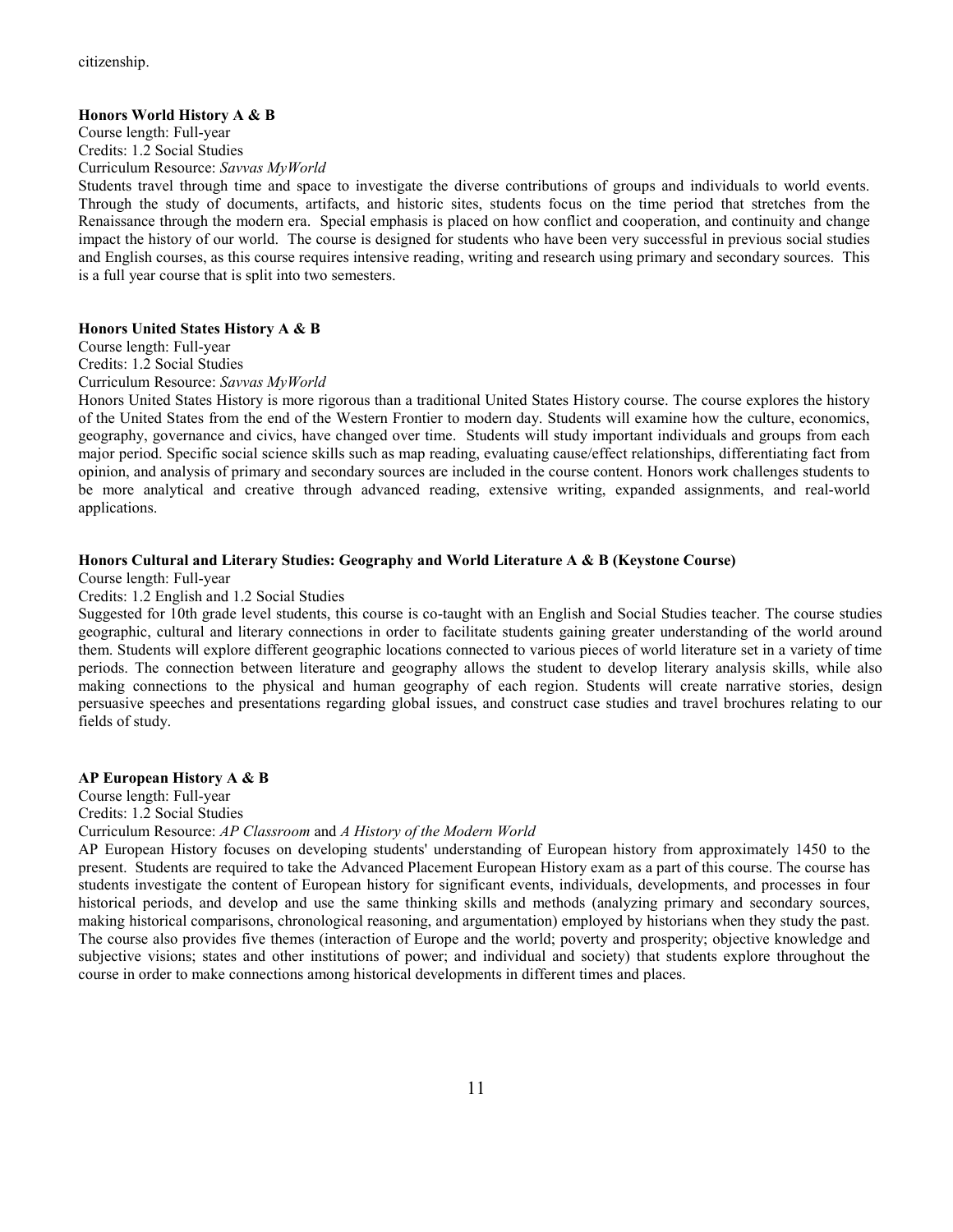## **AP Psychology A & B**

Course length: Full-year Credits: 1.2 Social Studies

Curriculum Resource: *AP Classroom* and *Understanding Psychology*

This is a college-level course available to juniors and seniors that ultimately prepares the student for the Advanced Placement exam and college credit. Students are required to take the Advanced Placement Psychology exam as a part of this course. The course introduces students to systematic and scientific study of behavior and mental processes. Students will also learn about the ethics and methods psychologists use in their science and practice. Students will get the chance to assess some of the differing approaches adopted by psychologists, including biological, behavioral, cognitive, humanistic, psychodynamic, and sociocultural perspectives. Students will also learn the basic skills of psychology research and develop critical thinking skills.

## **AP United States History A & B**

Course Length: Full-year

Credits: 1.2 Social Studies

Curriculum Resource: *AP Classroom* and *Experience History: Interpreting America's Past*

The course is designed for students who have been very successful in previous history and English courses, as the course requires intensive reading, writing, and research using primary and secondary sources. Students are required to take the AP US History exam as a part of this course. The AP US History course focuses on developing students' understanding of American history from approximately 1491 to the present. The course has students investigate the content of U.S. history for significant events, individuals, developments, and processes in nine historical periods, and develop and use the same thinking skills and methods (analyzing primary and secondary sources, making historical comparisons, chronological reasoning, and argumentation) employed by historians when they study the past. The course also provides seven themes (American and national identity; migration and settlement; politics and power; work, exchange, and technology; America in the world; geography and the environment; and culture and society) that students explore throughout the course in order to make connections among historical developments in different times and places.

#### **AP World History A & B**

Course Length: Full-year

Credits: 1.2 Social Studies

Curriculum Resource: *AP Classroom* and *Traditions and Encounters: A Global Perspective on the Past*

The course is designed to provide students with a college-level learning experience. Students are required to take the AP World History exam as a part of this course. Students investigate significant events, individuals, developments and processes in three historical periods from approximately 1450 C.E. to the present. Students develop and use the same skills, practices and methods employed by historians. The course provides themes that students explore throughout the course in order to make connections among historical developments in different times and places.

#### **AP Human Geography**

Course Length: Full-year Credits: 1.2 Social Studies

Curriculum Resource: *AP Classroom*

The course is designed to provide students with a college-level learning experience in all grades. We encourage  $9<sup>th</sup>$  and  $10<sup>th</sup>$ graders to take this course. AP Human Geography introduces students to the systematic study of patterns and processes that have shaped human understanding, use, and alteration of Earth's surface. Students employ spatial concepts and landscape analysis to examine human social organization and its environmental consequences. Students are required to take the AP Human Geography exam as a part of this course.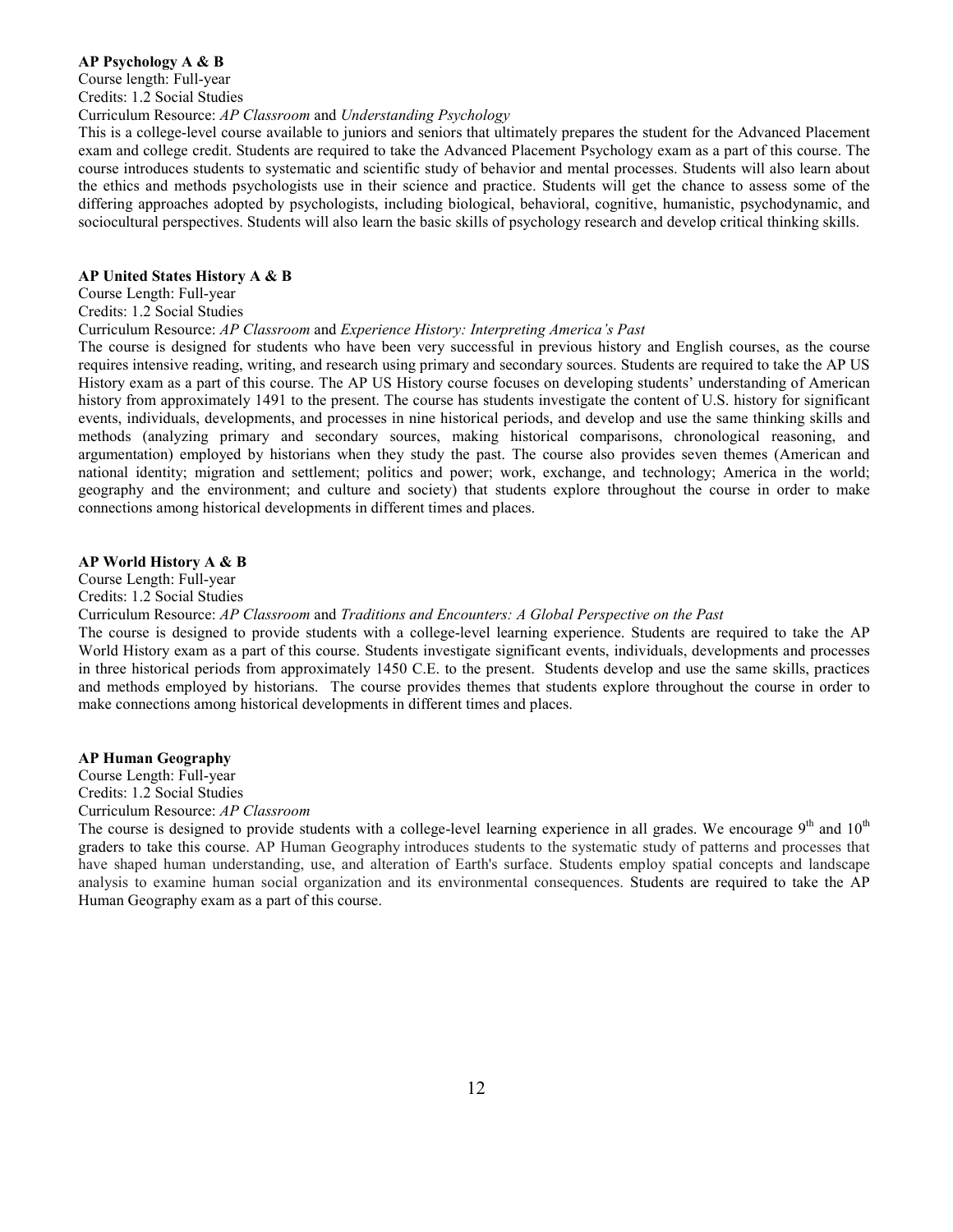# **High School Fine Arts Courses**

# **Art History: Renaissance to Modern Art**

Course length: Semester

Credits: 0.5 Fine Arts

This course is geared towards students who are interested in learning about the history of art, famous artists, and the art making techniques associated with them. Students will investigate major art movements and artists through the use of class discussion, hands-on projects, videos and quizzes. A few of the notable units of the course include: Pop Art, Cubism, Impressionism, Dada and Modern Art. This class covers a broad spectrum of Art History and requires daily completion of work in order to be successful. Art supplies are provided to complete all assigned projects.

# **Drawing and Painting**

Course length: Semester

Credits: 0.5 Fine Arts

This course is based on the benchmark PA Art & Humanities Standards for high school. In Drawing and Painting, each unit will give students the opportunity to learn a new fine art medium. Units include the following: pencils, tempera paints, watercolor, charcoal and pen and ink. Throughout each unit, students will practice using a medium, analyze artworks and share their experiences through class discussion. Students will present work via scanning, photos, or live learning session webcam. Each unit's final project will be based around criteria that best suits that medium. The conclusion to each unit will be a reflective artist statement based on what the student learned and gained from the unit. Students will be required to independently work on projects throughout the course. Projects, videos, and discussion, as well as weekly live learning sessions, will support the subject matter. This class is hands-on and requires students to work on their projects daily in order to be successful. Art supplies are provided to complete all assigned projects.

#### **Sculpting and Mixed Media**

Course length: Semester

# Credits: 0.5 Fine Arts

This course is previously known as 3D Design and Mixed Media, and it is based on the benchmark PA Art & Humanities Standards for high school. The content of this course has an emphasis in sculpture and working with multiple-mediums simultaneously. In 3D Design and Mixed Media, each unit will focus on a different art medium. These units consist of mainly sculptural projects and hands-on 3-dimensional work. Units include, but are not limited to the following: clay, paper sculpture, origami wire sculpture and printmaking. Throughout each unit, students will practice using a medium, analyze and share their experiences through class discussion. Students will present work via scanning, photos and/or live learning session webcam. Each unit's final project will be based around criteria that best suits that medium. The conclusion to each unit will be a reflective artist statement based on what the student learned and gained from the unit. Students will be required to independently work on projects throughout the course. Projects, videos and discussion as well as weekly live learning sessions will support the subject matter. This class is hands-on and requires students to work on their projects daily in order to be successful. Art supplies are provided to complete all assigned projects.

#### **2D Animation**

Course length: Semester Credits: 0.5 Fine Arts Curriculum Resource: *eDynamics*

In this course, students will build upon their prior knowledge of the elements of art and principles of design to study and create two-dimensional animations. This course is geared towards students who are interested in learning about animation or are considering animation as a field of study in post-secondary education. Each unit will focus on different styles of animation and the history behind the development of those styles. Lessons include, but are not limited to hand drawn animation, computer animation, human anatomy and form, animated motion, and character animation. This course covers a broad spectrum of information and requires students to complete work daily in order to be successful. Software and art supplies will be provided to complete all assigned projects.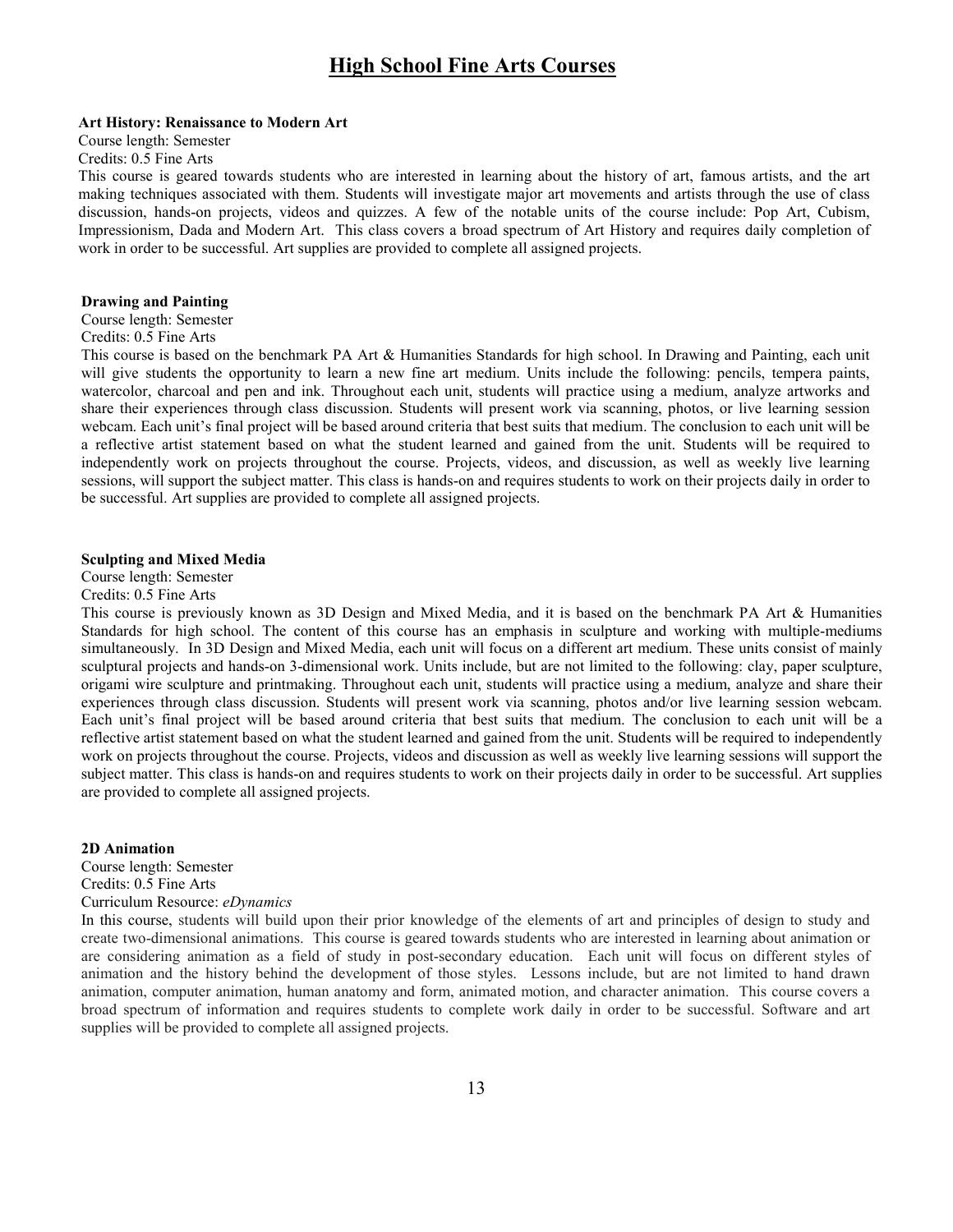# **Digital Photography**

Course length: Semester Credits: 0.5 Fine Arts Curriculum Resource: *eDynamics*

During this course, students will build upon their prior knowledge of the elements of art and principles of design to compose beautiful photographs. Students will also have the chance to expand their knowledge of photography as an art medium by learning about aperture, shutter speed, lighting, and composition. Not only will students follow photography through its history, but they will also gain a basic understanding of camera functions, techniques, and what it takes to shoot quality portraits, close-ups, action shots, and landscapes. Software and art supplies needed to complete assignments will be provided.

# **Music Appreciation**

Course length: Semester Credits: 0.5 Fine Arts Curriculum Resource: *eDynamics*

This class highlights the greatest musical works and composers of each time period from the Middle Ages to the  $21<sup>st</sup>$  Century. Students will explore the many parts of major compositions during each major period of music history. As students will have daily reading and listening activities, this class will require distraction-free listening and active student participation. As music is an actively evolving subject, student input is integral. Students will also have opportunities from time to time to create and critique music in class utilizing various methods of composition and sound production.

# **Electronic Music**

# Course length: Semester

# Credits: 0.5 Fine Arts

Electronic music is focused on creating soundscapes, tracking beats and other components of electronically generated music. Students will gain the fundamental skills necessary to interact with a digital audio workstation, the mainstay of modern music industry. Students will learn about music analysis, editing, publishing and application of skills to student created projects. This class requires active student participation, critical thinking, collaboration, reading and research, as well as an interest in taking feedback and applying it to multiple versions of a project.

# **Percussion I**

Course length: Semester

# Credit: 0.5 Fine Arts

Percussion I is designed for both experienced musicians and those who want to learn more about percussion and playing drums. Students will learn percussion techniques, including the rudiments that are the fundamental building blocks to anything we create. Students should look forward to performing various excerpts alone and with others, as well as listening, evaluating, and discovering where our creativity leads us. Ideally, if you want to create, love music, and are willing to improve your skills on percussion, this is the class for you!

# **AP Art History**

Course Length: Full-year Credits: 1.2 Social Studies Curriculum Resource: *AP Classroom*

The course is designed to provide students with a college-level learning experience in all grades 9-12. AP Art History is an introductory college-level art history course. Students cultivate their understanding of art history through analyzing works of art and placing them in historical context as they explore concepts like culture and cultural interactions, theories and interpretations of art, the impact of materials, processes, and techniques on art and art making, and understanding purpose and audience in art historical analysis. Students are required to take the AP Human Geography exam as a part of this course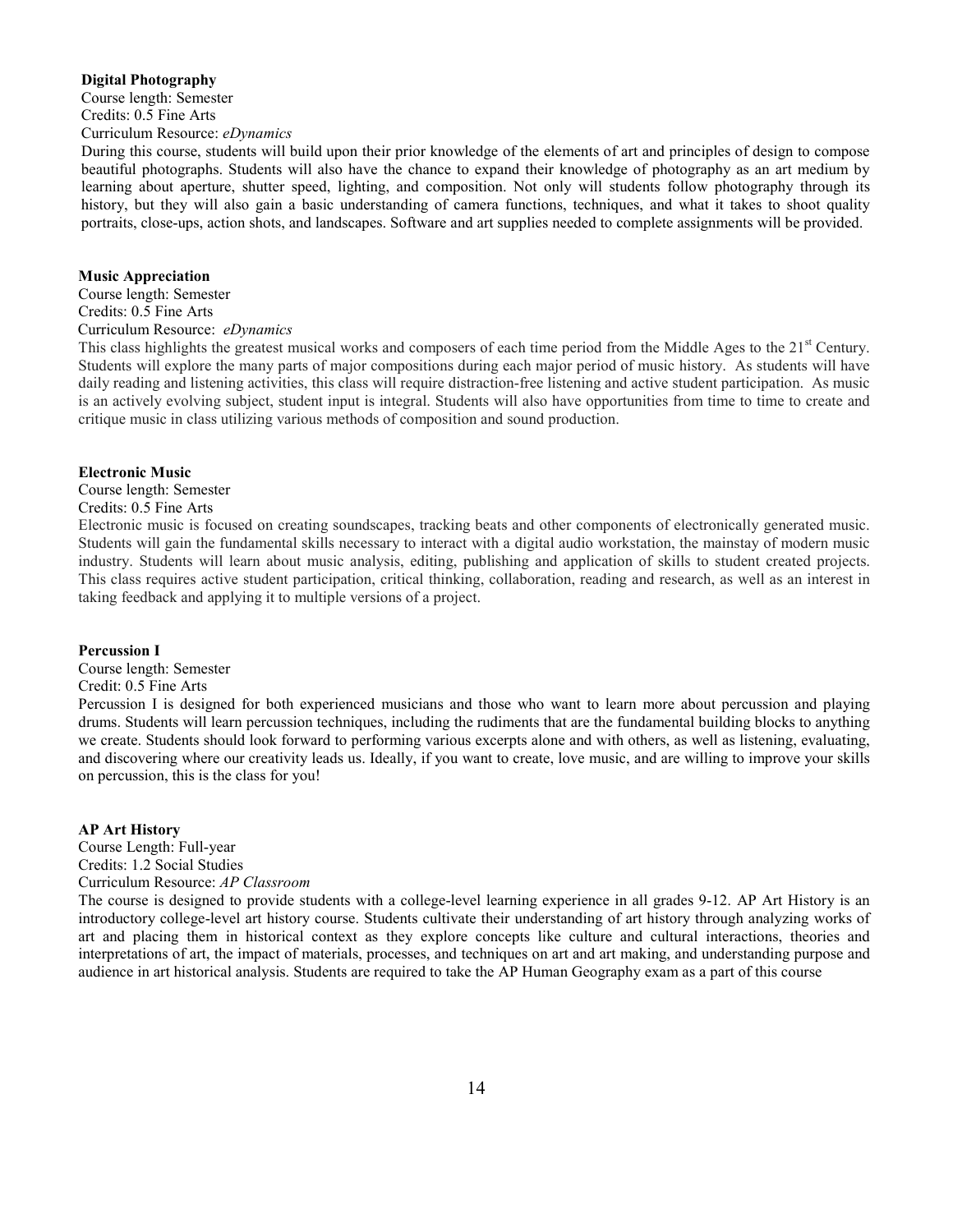# **High School World Languages Courses**

# **French IA & IB**

Course length: Full-year Credits: 1.0 World Languages Curriculum Resource: *Extempore*

French I is split between two semesters. French IA is an introductory course to French language and culture. The course focuses on basic themes such as greetings, family, activities, school and telling time. Students will learn to express themselves through speaking and writing, and will develop their reading and listening skills in the language, using the present tense. The course asks for some participation in group activities, both during live learning sessions, and while doing independent projects. Oral participation is also important to this course as the focus of the first level of any secondary language is oral communication. French IB is a continuation of French IA. Students review some of the vocabulary and language structures that they worked with in French IA, and expand their knowledge of vocabulary, structure and cultural context for language use. Students will also improve their speaking skills. Students will continue to work in the present tense, and be able to recognize the structure of the near future. They will continue to learn using a theme-based approach.

# **French IIA & IIB**

Course length: Full-year Credits: 1.0 World Languages Curriculum Resource: *Extempore*

French II is a continuation of French I, so it is suggested that students successfully complete French I prior to taking this course. French II is split between two semesters. In French IIA, students will also continue to work on their writing, listening and speaking skills. Students will learn how to describe daily routine, interact with a salesperson, read recipes and describe their families. In French IIB, students will express themselves in oral and written language, and expanding on their reading, listening and speaking skills both within and outside of class. Students will learn how to use the past tense, talk about planning a party, going to the doctor, playing sports and childhood activities.

# **Honors French III A & IIIB**

Course length: Full-year Credits: 1.2 World Languages

#### Curriculum Resource: *Extempore*

Honors French III is a year-long course that is split between two semesters. It is recommended that students successfully complete French II prior to taking this course. Honors French IIIA is an honors-level course designed for the motivated French student. The course develops students' grammar and vocabulary competency through stories and themes. Honors French IIIA continues to introduce the student to new grammar concepts, including the future and conditional tenses. This course provides a comprehensive study of the French language and culture at an advanced level.

# **Honors French IV A & B**

Course length: Full-year Credits: 1.2 World Languages It is recommended that students successfully complete Honors French III prior to taking this course. Honors French IV is offered as an independent study course and students must demonstrate proficiency of French at the intermediate level. This course provides a comprehensive study of the French language at an advanced level.

# **AP French: Semesters A & B**

Course length: Full-year Credits: 1.2 World Languages Curriculum Resource: *Middlebury Interactive*

The AP French Language and Culture course is a college level advanced language course in which students are directly prepared for the AP French Language and Culture test, which students are required to take as part of this course. It uses, as its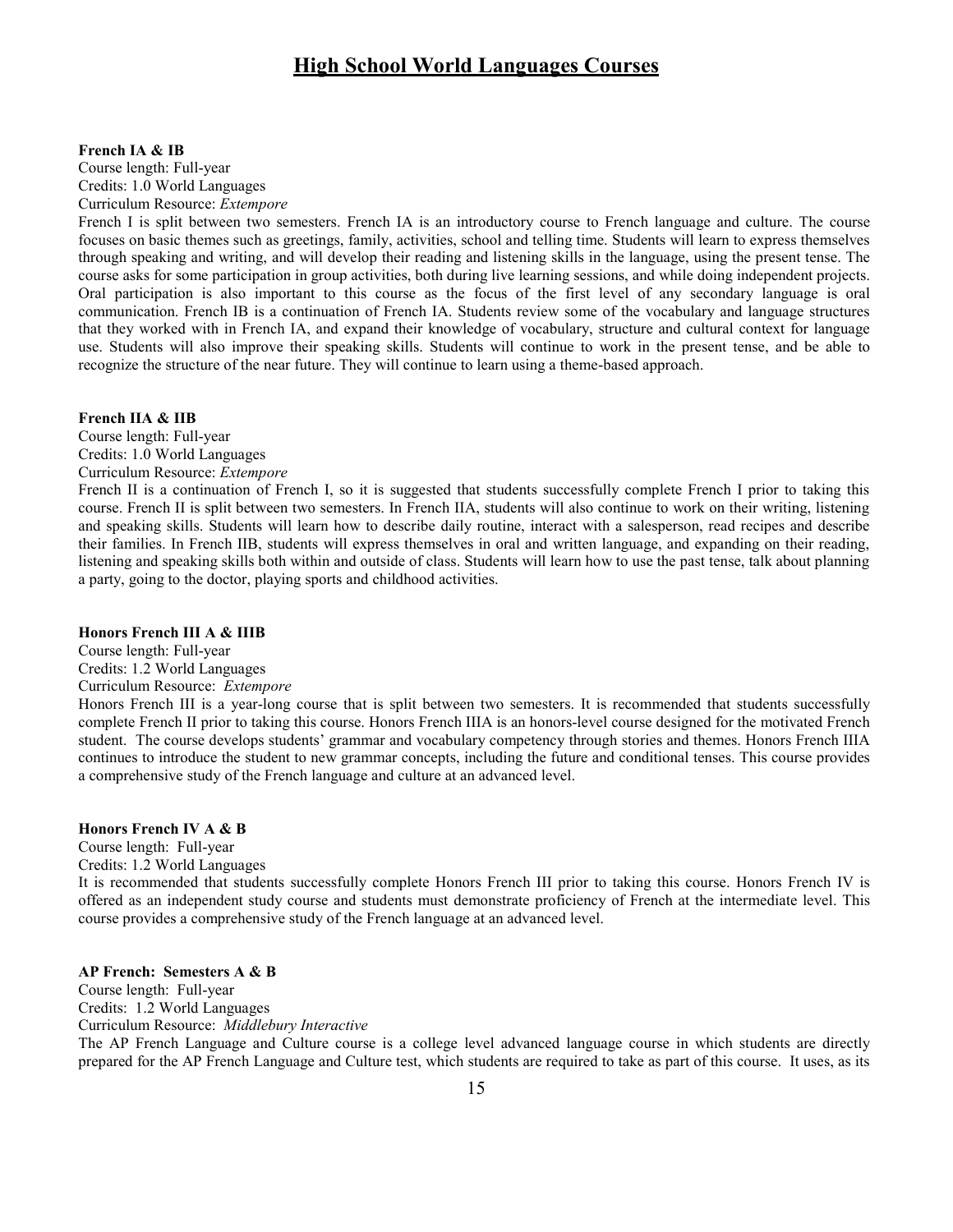foundation, the three modes of communication: interpersonal, interpretive and presentational. The course is conducted almost exclusively in French and is based on the six themes required by the College Board: global challenges, science and technology, contemporary life, personal and public identities, families and communities and beauty and aesthetics.

#### **Spanish IA & IB**

Course length: Full-year Credits: 1.0 World Languages

Curriculum Resource: *Extempore*

Spanish I is split between two semesters. In Spanish IA, students will be introduced to essential grammar, practical vocabulary, and develop cultural awareness necessary for foundational communication skills in the Spanish language. Students will begin to develop basic proficiency of the Spanish language through authentic reading, writing, listening and speaking tasks. Example topics include the Día de los Muertos, describing one and others, asking basic questions, generating descriptions, and constructing present tense sentences. Spanish IB is a continuation of Spanish IA and builds onto previously learned skills such as essential grammar, practical vocabulary, and cultural awareness necessary for fundamental communication skills in the Spanish language. Students will develop basic proficiency through authentic reading, writing, listening and speaking tasks. Example topics include popular Mariachi music, addressing groups of people, describing feelings and emotions, and the uses of "ser" and "estar".

# **Spanish IIA & IIB**

Course length: Full-year Credits: 1.0 World Languages Curriculum Resource: *Extempore*

It is recommended that students successfully complete Spanish I prior to taking Spanish II, which is split between two semesters. Spanish IIA provides a review and expansion of the essential skills of the Spanish language through increased grammar, vocabulary, and cultural awareness. Students will increase their development of conversational proficiency through authentic reading, writing, listening and speaking tasks. Example topics include exploring the Spanish region of Andalucía, discussing likes and dislikes, using reflexive verbs, giving oral commands and stating physical needs. Spanish IIB will continue to develop the essential skills of the Spanish language through grammar, vocabulary, and cultural awareness. Students will continue to increase their conversational proficiency through authentic reading, writing, listening and speaking tasks. Example topics include exploring the Mayan civilization, conjugating stem-changing verbs, using "por" and "para", and navigation.

## **Honors Spanish III A & B**

Course length: Full-year Credits: 1.2 World Languages Curriculum Resource: *Extempore*

Honors Spanish III is a year-long course split into two semesters. This course is for students who have mastered the essentials of Spanish I and II and desire to improve their skills in a semi-immersion context while developing further insight into other cultures and disciplines. In Honors Spanish IIIA, students will begin to develop social proficiency and an increased understanding of the elements of linguistics through authentic reading, writing, listening and speaking tasks. Example topics include writing recipes, storytelling, shopping and discussing the games one played as a child. In Honors Spanish IIIB, students will continue to develop linguistic proficiency through authentic reading, writing, listening and speaking tasks. Example topics include Argentinian and "gaucho" culture, using various past tenses to relay a story, claiming ownership, and discussing commerce.

## **Honors Spanish IV A & B**

Course length: Full-year

Credits: 1.2 World Languages Curriculum Resource: *Extempore*

Honors Spanish IV is a year-long course split into two semesters. This course is for students who have mastered the essentials of Spanish I, II and III, and desire to improve their skills in a semi-immersion context while developing further insight into other cultures and disciplines. In Honors Spanish IV A, students will begin to creatively express themselves with ease and confidence through authentic reading, writing, listening and speaking tasks. Example topics include exploring the Aztec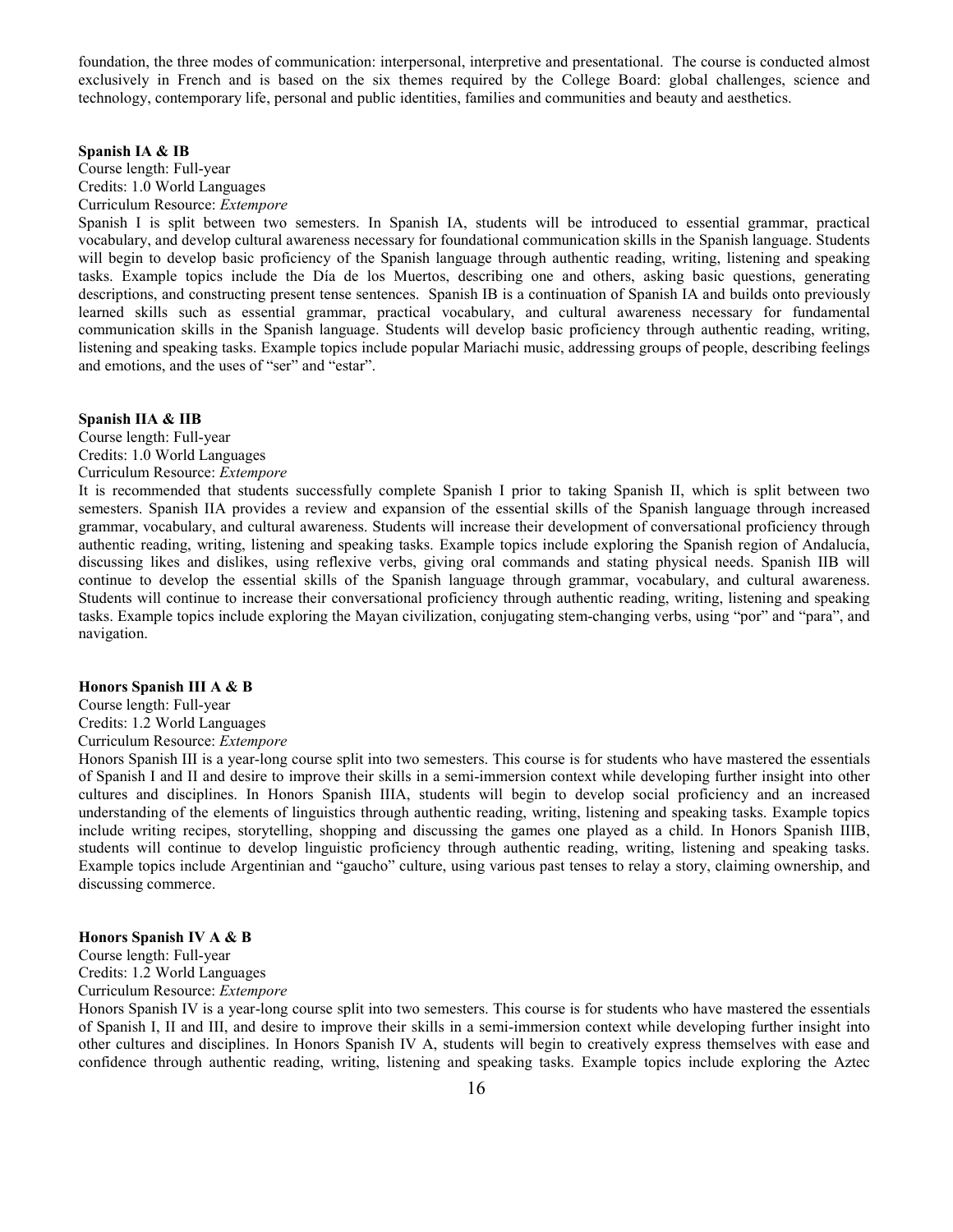Empire, the future tense, commands, and the conditional tense. In Honors Spanish IV B, students will improve upon their abilities to creatively express themselves with ease and confidence through authentic reading, writing, listening and speaking tasks. Example topics include the impact of Fidel Castro on Cuba, the subjunctive, travel, storytelling and narration and world events.

## **AP Spanish A & B**

Course length: Full year Credits: 1.2 World Languages Curriculum Resource: *Apex*

This is a college-level course available to juniors and seniors that ultimately prepares the student for the Advanced Placement exam and college credit. Students who enroll in this course are required to take the AP Spanish exam. Students explore culture in contemporary and historical context. Cultural products, practices, and perspectives focused on the six themes, global challenges, science and technology, contemporary life, personal and public identities, families and communities, and beauty and aesthetics.

# **High School Health, Physical Education and Safety Courses**

# **Health**

Course length: Semester

Credits: 0.5 Health

Curriculum Resource: *McGraw Hill – Glencoe Health*

Throughout the Health course, students will be able to meet PA Academic Standards for Health and Safety by being engaged in lessons focused on the following categories: concepts of health, healthful living, safety and injury prevention and physical activity. In this course, students will be learning about topics such as, physical fitness, how your body works, understanding disease, drugs and medicine, adolescence, first aid, hygiene and health care. Students will also complete a CPR unit through the American Red Cross. The students will be assessed in these areas by completing assignments, quizzes and exams.

# **Physical Education A**

Course length: Semester Credits: 0.5 Physical Education

Curriculum Resource: *Edmentum Courseware: Plato*

Throughout the Physical Education A course, students will be able to meet PA Academic Standards for Safety and Physical Education by being engaged in lessons focused on the following categories: safety and injury prevention, physical activity and concepts, principles and strategies of movement. In this course, students will learn topics such as, the ability to evaluate the benefits, risks and safety factors that are associated with self-selected life-long physical activities, aerobic and anaerobic exercise, goal-setting and team sports. Students will be assessed in these areas by completing assignments, quizzes and exams.

# **Physical Education B**

Course length: Semester Credits: 0.5 Physical Education Curriculum Resource: *Edmentum Courseware: Plato*

 Throughout the Physical Education B course, students will be able to meet PA Academic Standards for Safety and Physical Education by being engaged in lessons focused on the following categories: safety and injury prevention, physical activity and concepts, principles and strategies of movement. In this course, students will learn topics such as, the ability to evaluate the benefits, risks and safety factors that are associated with self-selected life-long physical activities, sports safety, effects of physical activity and aging. Students will be assessed in these areas by completing assignments, quizzes and exams.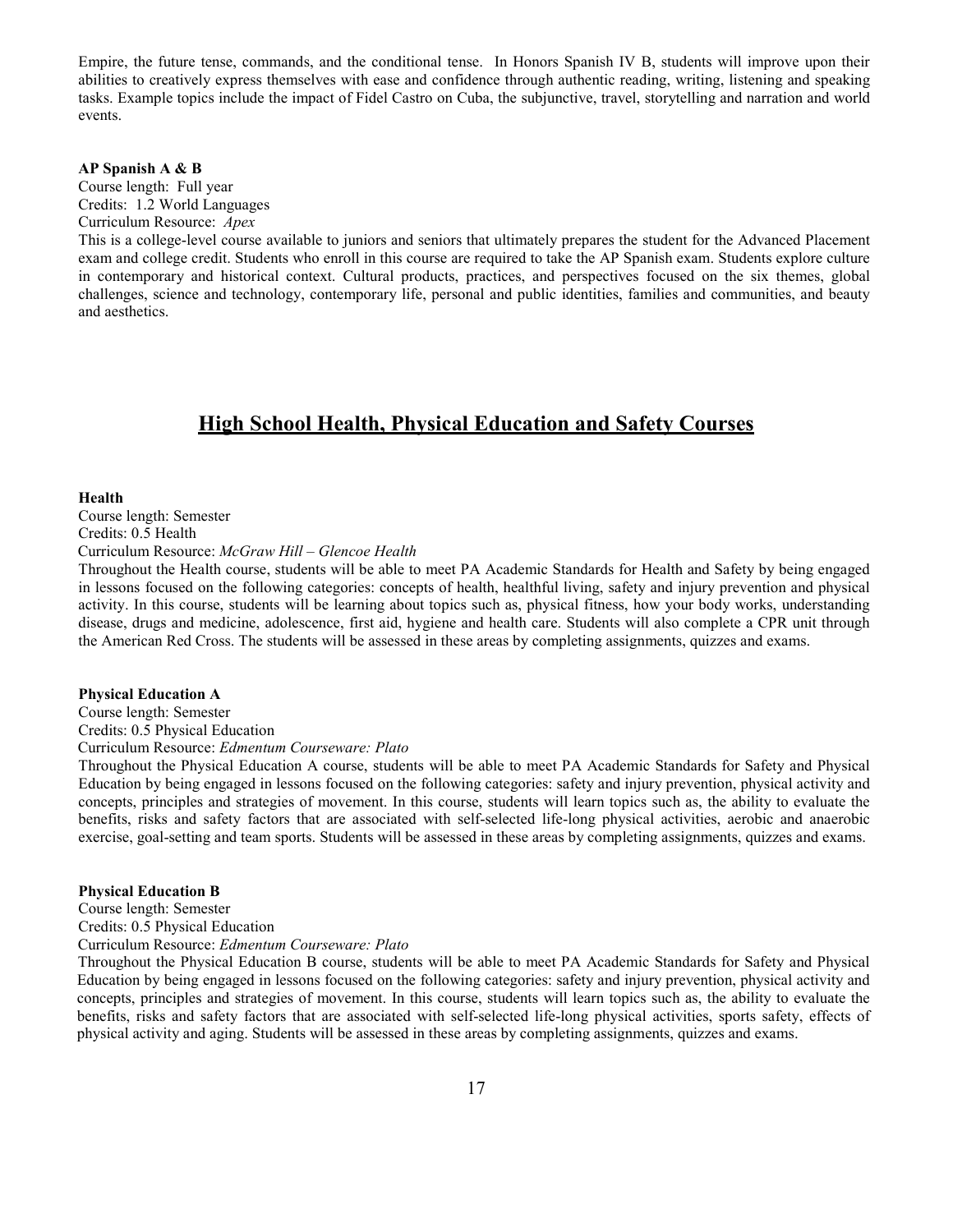# **High School Technology Courses**

#### **Technology**

Course length: Semester Credits: 0.5 Technology Curriculum Resource: *CodeHS*

The overarching goal of Introduction to Technology is to strengthen students' digital literacy. Students will begin by studying the history, current events, and the future of computers and technology, as well as the implications of living in this modern digital age. They will also explore computer hardware, software, and network, build skills with Internet searching and research, explore computer ethics, practice basic computer programming, and explore careers and emerging trends in technology.

# **Computer Science IA & IB**

Course length: Full-year Credits: 1.0 Technology Curriculum Resource: *Code HS*

Computer Science I uses a mastery-based coding program, and even though it is broken into two semesters it is recommended that students complete both Computer Science IA and IB. Computer Science part A teaches the foundations of computer science and basic programming, with an emphasis on helping students develop logical thinking and problem solving skills. Once students complete the course, they will have learned material equivalent to a semester college introductory course in Computer Science and be able to program in JavaScript. Computer Science part B builds upon what was learned in part A using project based learning. Students will use the strategies learned in part A to create complex programming projects that will challenge and enhance their knowledge of the programming language JavaScript.

#### **Computer Science IIA & IIB**

Course length: Full-year Credits: 1.0 Technology Curriculum Resource: *Code HS*

Computer Science II builds upon the foundations of computer science established in Computer Science I, and since it utilizes a mastery-based coding product, it is recommended that students take both Computer Science IIA and IIB. Prerequisites include successful completion of Computer Science I A&B. In Computer Science IIA, students will use the programming language Python.Once students complete the course, they will have learned material equivalent to a semester college introductory course in Computer Science and will be able to program in Python. Computer Science IIB builds upon what was learned in part A, using project based learning.Students will use the strategies learned in part A to create complex programming projects that will challenge and enhance their knowledge of the programming language Python.

## **Game Design**

Course length: Semester Credits: 0.5 Technology Curriculum Resource: *Code HS*

In order to take Game Design, students must have successfully completed Computer Science IA or  $7<sup>th</sup>$  Grade Computing Ideas. Throughout this course, students will learn the foundations of creating video games using JavaScript.Game Design is broken down into lessons that consist of video tutorials, short quizzes, example programs, and written programming exercises. Students will learn about conditional statements, mouse events, arrays, loops and many other Game Design concepts. At the end of the course, students will have created several games in the Code HS platform and will be ready to begin projects on their own.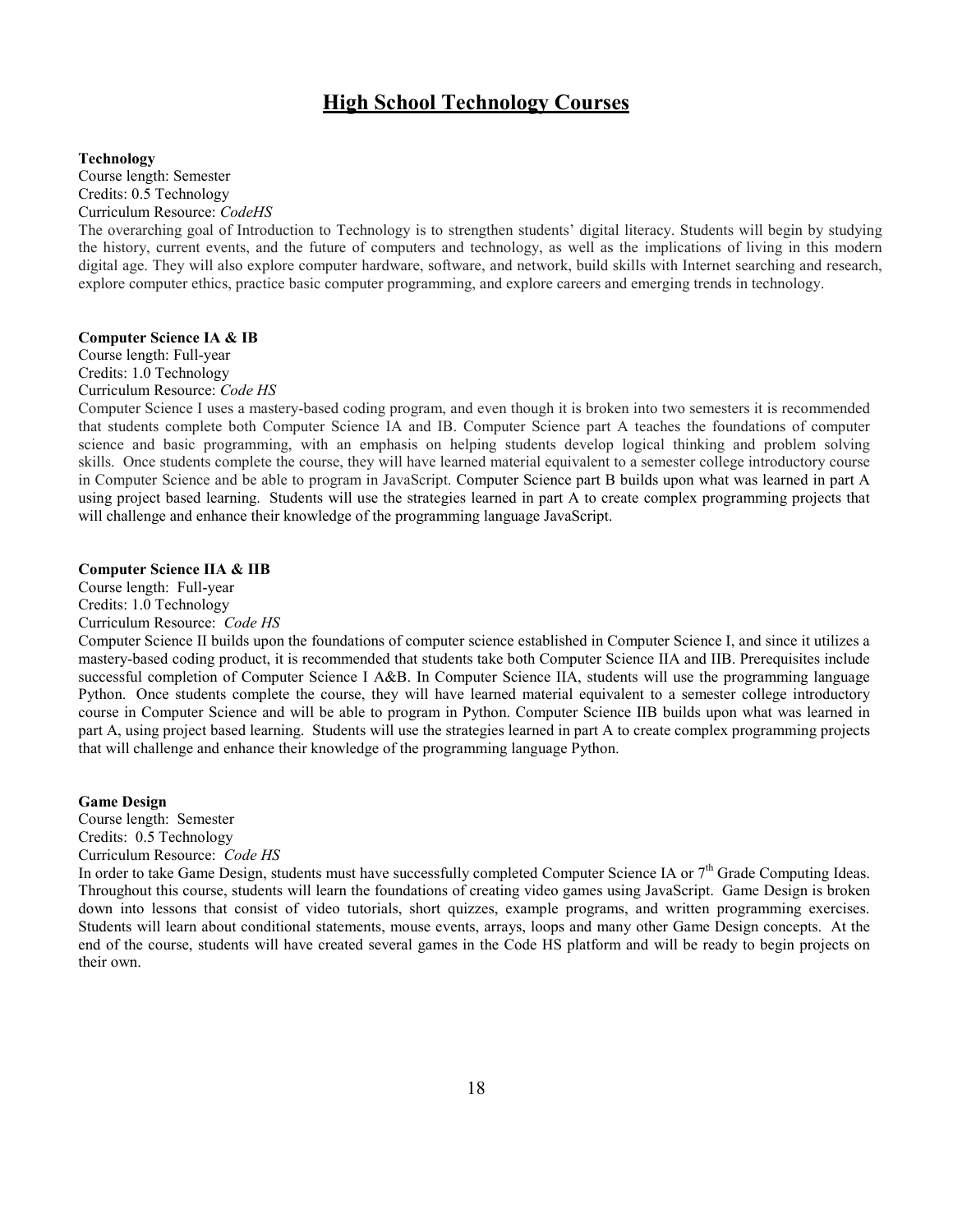# **Web Design**

Course length: Semester Credits: 0.5 Technology Curriculum Resource: *Code HS*

Web Design is a project-based course that teaches students how to build their own web pages. Students will learn the languages HTML and CSS, and will create their own live homepages to serve as portfolios of their creations. By the end of this course, students will be able to explain how web pages are developed and viewed on the Internet, analyze and fix errors in existing websites, and create their very own multi-page websites.

# **Fundamentals of Cybersecurity**

Course length: Semester Credits: 0.5 Technology Curriculum Resource: *Code HS*

Fundamentals of Cybersecurity is designed for students with some exposure to computer science, but there are no specific course prerequisites. Students will learn foundational cybersecurity topics including networking fundamentals, software security, system administration and the basics of cryptography and programming, all through the CodeHS web-based platform. Some activities that students will include: simulations, programming exercises, and free response prompts. This is not a coding intensive course, but students will learn basic SQL and JavaScript, and will utilize basic HTML and JavaScript within specific contexts while being provided with support within those contexts.

# **AP Computer Science Principles A & B**

Course length: Full-year Credits: 1.2 Technology Curriculum Resource: *Code HS*

AP Computer Science Principles is a college-level course that students in all grades 9-12 can take. The course introduces students to the foundational concepts of computer science and programming. With a unique focus on creative problem solving and real-world applications, it challenges students to explore how computing and technology can impact the world. This course prepares students for college and career. The AP Computer Science Principles Exam is required to take at the conclusion.

# **AP Computer Science A & B**

Course length: Full-Year Credits: 1.2 Technology Curriculum Resource: *Code HS*

Prerequisites for this course include successful completion of Computer Science II. AP Computer Science is an introductory college-level computer science course. Students cultivate their understanding of coding through analyzing, writing, and testing code as they explore concepts like modularity, variables, and control structures. The AP Computer Science Principles Exam is required to take at the conclusion.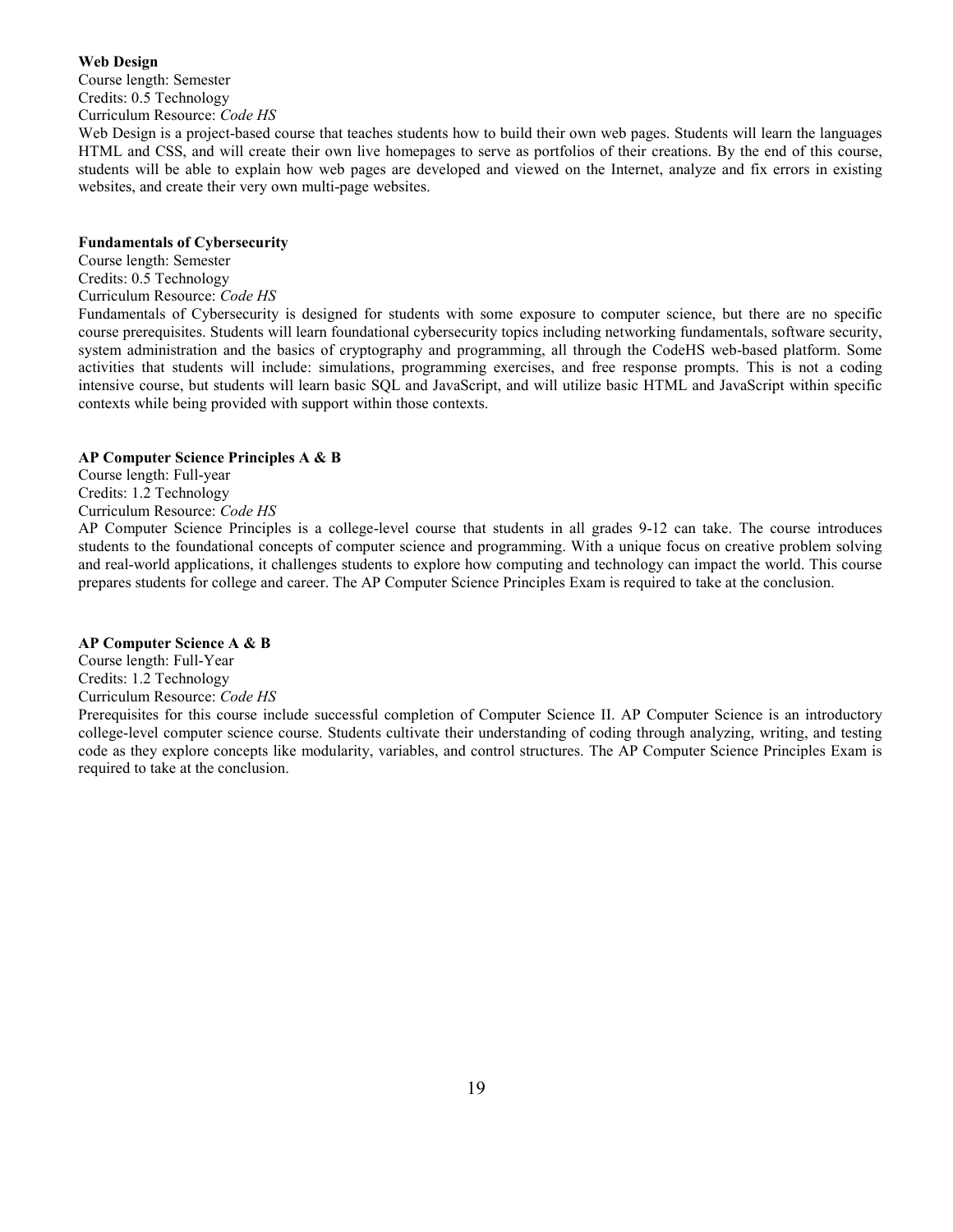# **High School Elective Courses**

#### **Financial Literacy**

Course length: Semester Credits: 0.5 Required Elective

Curriculum Resource: *The Missing Semester and The Missing Second Semester*

This course prepares you for life after high school. This semester course for juniors and seniors will teach you important skills and knowledge to shape your financial future. The course will provide a toolkit of resources that will empower students to make informed financial decisions about real world topics including income, money management, credit, interest, as well as saving and investing. Students will explore concepts such as budgeting and spending, checking and saving accounts, and planning for the future. The course also teaches sound practices in the areas of finances, types of loans, debt, risk management, taxes, and credit management. This course is a graduation requirement.

#### **Keystone Essentials - Algebra**

Course length: Semester

Credits: 0.5 Elective Curriculum Resources: *Study Island* and *Get More Math*

Keystone Essentials Algebra is a course for students who did not score proficiency on the Keystone Algebra I test, which is a requirement for graduation. Students should take this course if they previously passed Algebra I (or Algebra IB) but need to continue to focus on building algebraic skills. It is recommended that students take this course prior to the retake of the Algebra Keystone exam so they can practice algebraic concepts and acquire strong test-taking skills.

# **Keystone Essentials - Biology**

Course length: Semester Credits: 0.5 Elective Curriculum Resource: *Study Island*

Keystone Essentials Biology is a course for students who did not score proficiency on the Keystone Biology test, which is a requirement for graduation. Students should take this course if they previously passed Biology (or Biology B). It is recommended that students take this course prior to the retake of the Biology Keystone exam so they can practice biology concepts and acquire strong test-taking skills.

# **Keystone Essentials - Literature**

Course length: Semester Credits: 0.5 Elective Curriculum Resource: *Study Island*

Keystone Essential Literature is a course for students who did not score proficiency on the Keystone Literature test, which is a requirement for graduation. Students should take this course if they previously passed English II (or English IIB). It is recommended that students take this course prior to the retake of the Keystone Literature exam so they can practice English Language Arts concepts and acquire strong test-taking skills.

# **American Sign Language: Introduction**

Course length: Semester Credits: 0.5 Elective Curriculum Resource: *eDynamics*

This introductory course will expose you to vocabulary and simple sentences so that the student can start communicating immediately. Importantly, students explore Deaf culture, social beliefs, traditions, history, values and communities influenced by deafness. Students will learn how to introduce themselves, describe their families, and school and express colors.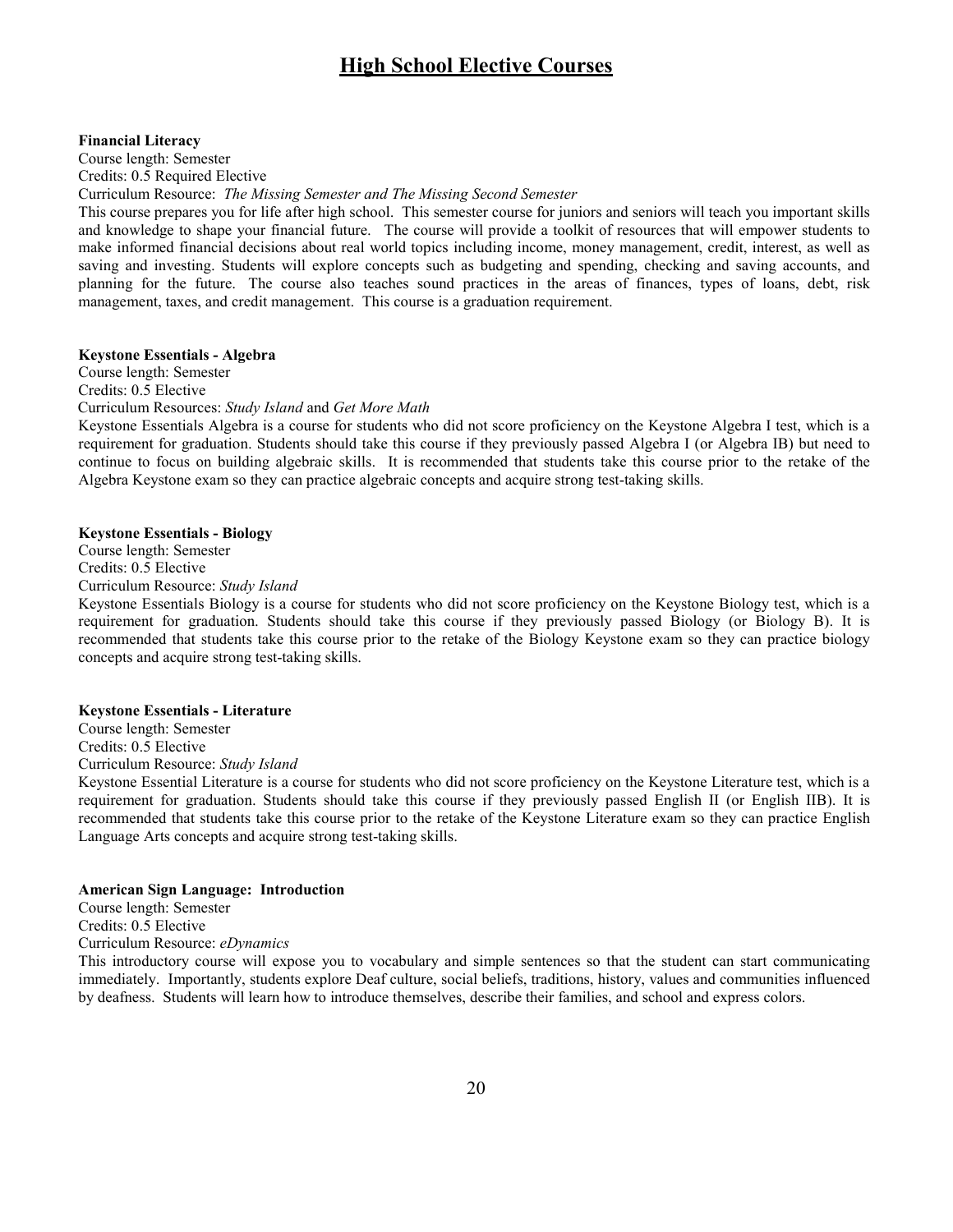# **A/V Production A & B**

Course length: Full-year Credits: 1.0 Elective Curriculum Resource: *Edmentum Courseware*

This course is intended as a practical, hands-on guide to help student understand the skills required to achieve success in modern-day A/V careers. This course will cover various topics in audio-video production, such as camera techniques, audio techniques, lighting techniques, editing, and video assembly.

# **Career Planning**

Course length: Semester Credits: 0.5 Elective Curriculum Resource: *Edmentum Courseware*

It is recommended that  $9<sup>th</sup>$  grade students take Career Planning. In Career Planning, students will receive an overview of many career options and the education, training, and skills required for each. Career paths that will be explored throughout the duration of this course include the following: arts and communication, finance and insurance, law and public safety, scientific research, engineering, and mathematics. Students will be given the opportunity to hear from working professionals in these career fields that share their knowledge about education and work in today's society. Each student will be given the opportunity to examine career paths that interest them, research how to achieve their goals, and plan for their future career paths.

# **Child Development**

Course length: Semester Credits: 0.5 Elective

# Curriculum Resource: *Child Development: Early Stages through Age 12*

Child Development provides an overview of important concepts in development from conception through early adolescence. Course topics include prenatal development, physical, intellectual and social-emotional developmental milestones. Students explore practical application strategies for guiding and caring for children, special needs considerations, and careers in development. Students learn skills and tools required for successful parenthood while gaining a base knowledge of concepts they can use in future career paths. This course is relevant for students interested in pursuing a career in a variety of fields relating to childcare, education, medicine or psychology.

# **College and Career Readiness**

Course length: Semester Credits: 0.5 Elective Curriculum Resource: *Edmentum Courseware*

This elective course is intended for any high school student wanting to learn more about career and post-secondary opportunities. During this course, students will discover and analyze the skills needed to be successful after high school. Primary topics include: career planning and selection, college planning, understanding who you are, the importance of an action plan, self-motivation, time management, financial planning, the job search, interviews, and more! After completing the course, students will have a better understanding of what their path will be after high school.

# **Creative Writing**

Course length: Semester Credits: 0.5 Elective

Creative writing is an elective course that allows students to explore their creative abilities through written expression. In this course, students will develop their skills in writing poetry, short stories, non-fiction and one-act plays. Students will learn the basics of these genres by studying the writing process, keeping a writer's journal, and conducting peer reviews. Once students determine their preferred creative writing form, they will complete an independent writing portfolio project.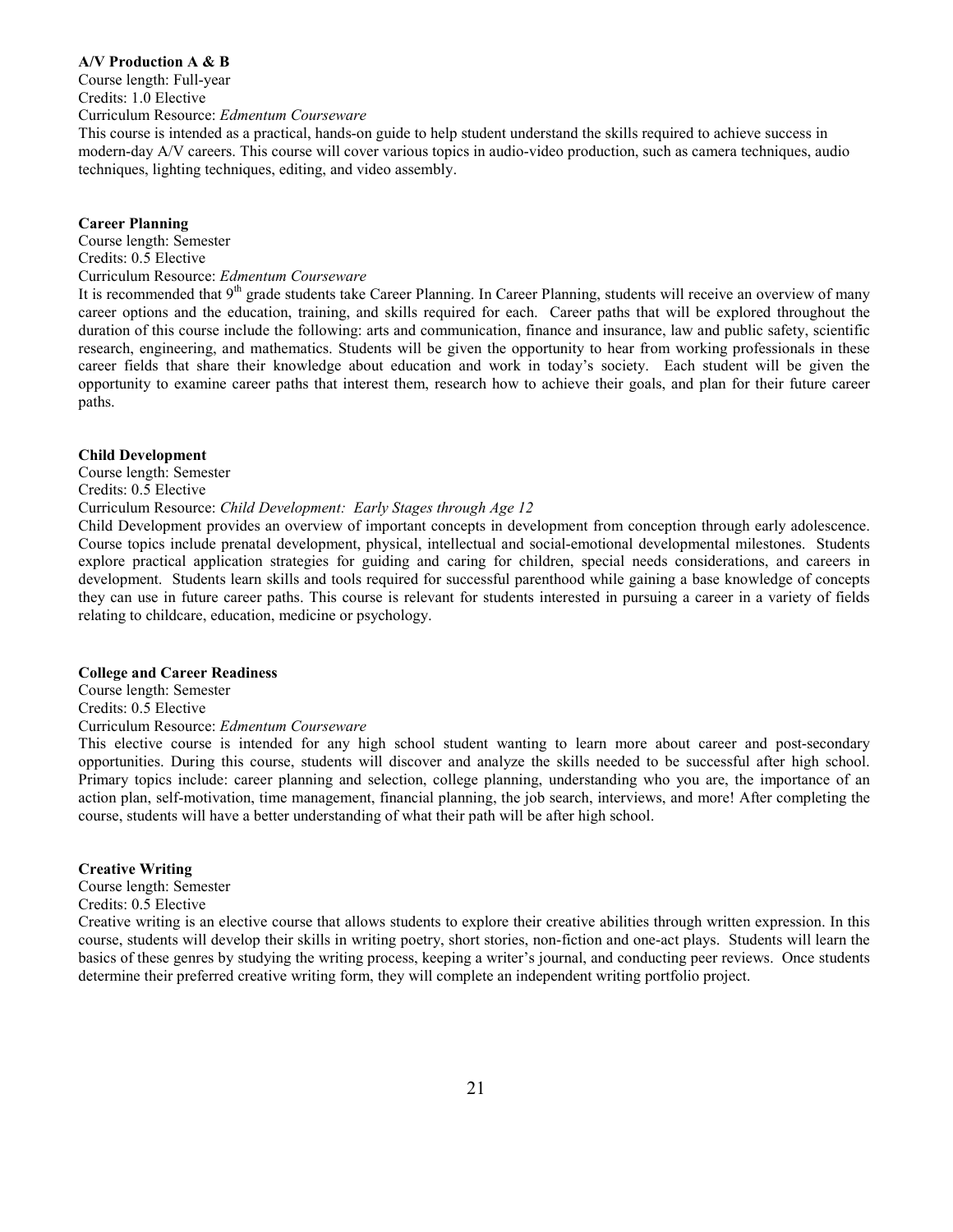# **Criminology: Inside the Criminal Mind**

Course length: Semester

Credits: 0.5 Elective

Curriculum Resource: *eDynamics*

Why do individuals receive different punishments for the same crime? What factors shape the criminal case process from arrest to punishment? In today's society, crime and deviant behavior are often one of the top concerns of society members. From the nightly news to personal experiences of victimization, crime seems to be all around us. In Criminology, students will explore the field of criminology or the study of crime. Students will look at possible explanations for crime from the psychological, biological and sociological standpoints, explore the various types of crimes and their consequences for society, investigate how crimes and criminals are handled by the criminal justice system and explore career opportunities in this field.

# **Driver's Education**

Course length: Semester Credits: 0.5 Elective Curriculum Resource: *Pennsylvania Driver's Manual*

This course is the foundation of theory for responsible driving. Emphasis is placed on the mechanics of driving, execution of essential driving techniques, rules of safe driving, and reacting to driving emergencies. This course is closely aligned with the Pennsylvania Driver's Permit and License exams. Any student who wishes to earn a Pennsylvania Driver's License is encouraged to take this course.

# **Entrepreneurship**

Course length: Semester Credits: 0.5 Elective

Curriculum Resource: *eDynamics*

Do you dream of owning your own business? Entrepreneurship gives students a head start in learning about what people will need to own and operate a successful business. Students will explore creating a business plan, financing a business, and pricing products and services.

# **Family and Consumer Science**

Course length: Semester Credits: 0.5 Elective

# Curriculum Resource: *Succeeding in Life and Career*

Family and Consumer Science is a broad field of study which encompasses knowledge about the topics of everyday life. Students will study human development, family structures, personal and family finance, housing and interior design, nutrition and wellness, textiles and apparel and consumer issues that will prepare them for the challenges and demands of life after high school.

**Forensic Science**  Course length: Semester Credits: 0.5 Elective Curriculum Resource: *eDynamics*

The world of law enforcement is increasingly making use of the techniques and knowledge from the sciences to better understand the crimes that are committed and to catch those individuals responsible for the crimes. Forensic Science applies scientific knowledge to the criminal justice system. This course focuses on some of the techniques and practices used by forensic scientists during a crime scene investigation (CSI). Starting with how clues and data are recorded and preserved, the student will follow evidence trails until the CSI goes to trial, examining how various elements of the crime scene are analyzed and processed.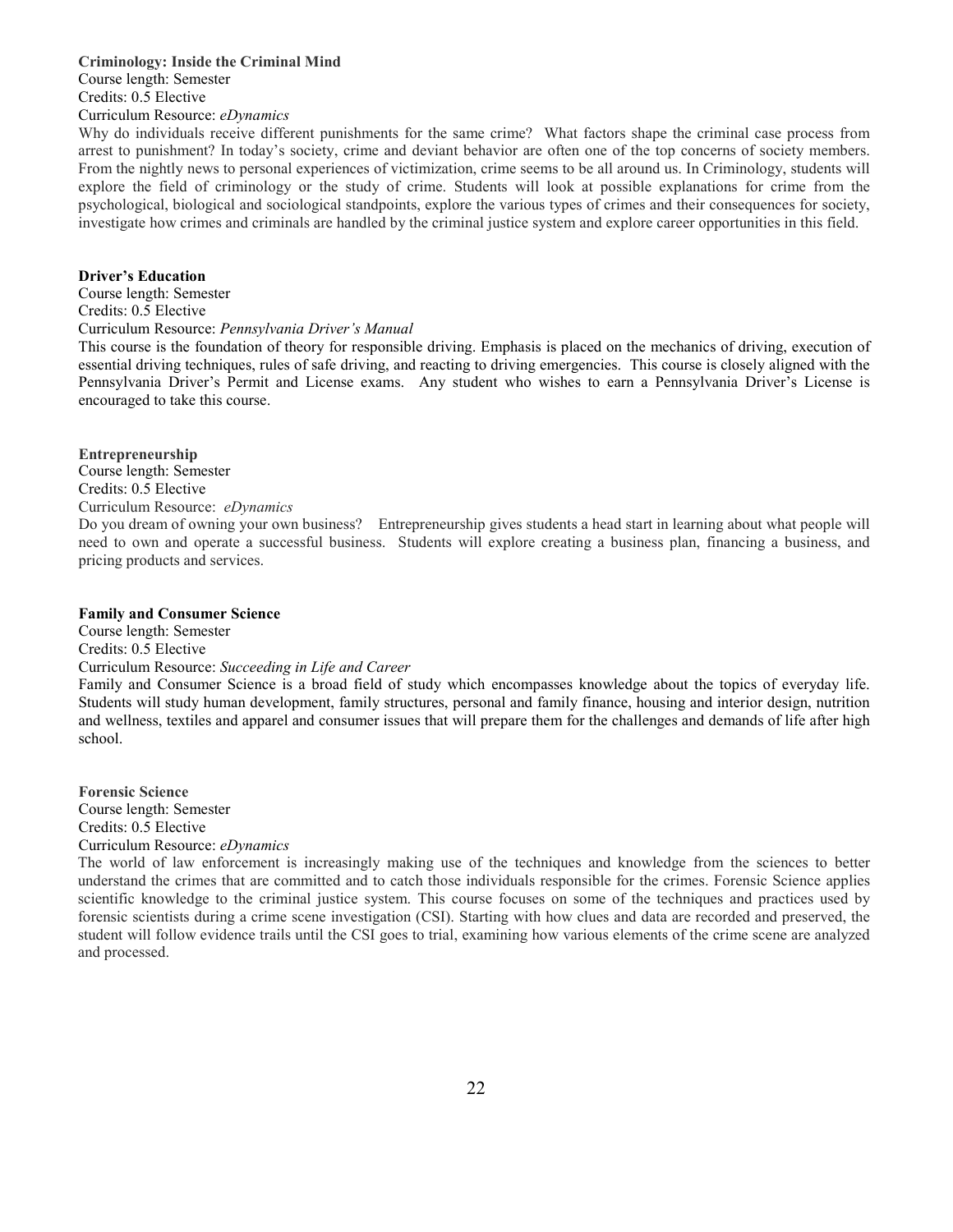# **Hospitality & Tourism: Traveling the Globe** Course length: Semester

Credits: 0.5 Elective

Curriculum Resource: *eDynamics*

With greater disposable income and more opportunities for business travel, people are traversing the globe in growing numbers. As a result, hospitality and tourism is one of the fastest growing industries in the world. This course will introduce students to the hospitality and tourism industry, including hotel and restaurant management, cruise ships, spas, resorts, theme parks, and other areas. Students will learn about key hospitality issues, the development and management of tourist locations, event planning, marketing, and environmental issues related to leisure and travel. The course also examines some current and future trends in the field as well as career opportunities in the industry.

# **Sports and Entertainment Marketing**

Course length: Semester Credits: 0.5 Elective Curriculum Resource: *eDynamics*

Have you ever wished to play sports professionally? Have you dreamed of one day becoming an agent for a celebrity entertainer? In this course, students will have the opportunity to explore basic marketing principles and delve deeper into the multi-billion dollar sports and entertainment marketing industry. Students will learn about how professional athletes, sports teams, and well known entertainers are marketed as commodities and how some of them become billionaires as a result. If students have ever wondered how things work behind the scenes of a major sporting event such as the Super Bowl or even entertained the idea of playing a role in such an event, then this course will introduce them to the fundamentals of such a career.

# **Veterinary Science: The Care of Animals**

Course length: Semester Credits: 0.5 Elective Curriculum Resource: *eDynamics*

As animals play an increasingly important role in our lives, scientists have sought to learn more about their health and wellbeing. Taking a look at the pets that live in our homes, on our farms, and in zoos and wildlife sanctuaries, this course will examine some of the common diseases and treatments for domestic animals. Toxins, parasites, and infectious diseases impact not only the animals around us, but at times humans as well! Through veterinary medicine and science, the prevention and treatment of diseases and health issues is studied and applied.

# **Principles of Engineering and Technology**

Course length: Semester

Credits: 0.5 Science

# Curriculum Resource: *Edmentum Courseware: Plato*

This one-semester course is intended to help students familiarize themselves with engineering systems and technologies. This course will cover the evolution of engineering and technology, careers in engineering and engineering systems and technologies. This course requires the student to research the technologies behind engineering and the types of engineering.

# **Reading Foundations A & B**

Course length: Full Year Credits: 1.0 Elective Curriculum Resource: *Read 180*

Reading Foundations is an elective course that helps students improve their reading proficiency, fluency, and comprehension. Students must be recommended to take this course by a teacher. The course blends the best of online instruction with the important aspects of teacher-directed instruction to empower struggling readers and close the reading and writing gap. The class will focus on the foundational skills that students may have missed in their earlier reading instruction and enables students to practice critical skills such as basic decoding and spelling. It also enables students to hone the important literacy skills they need to not only become fluent readers but comprehending readers. Syllable types, prefixes and suffixes, and Greek and Latin roots are critical components of the class.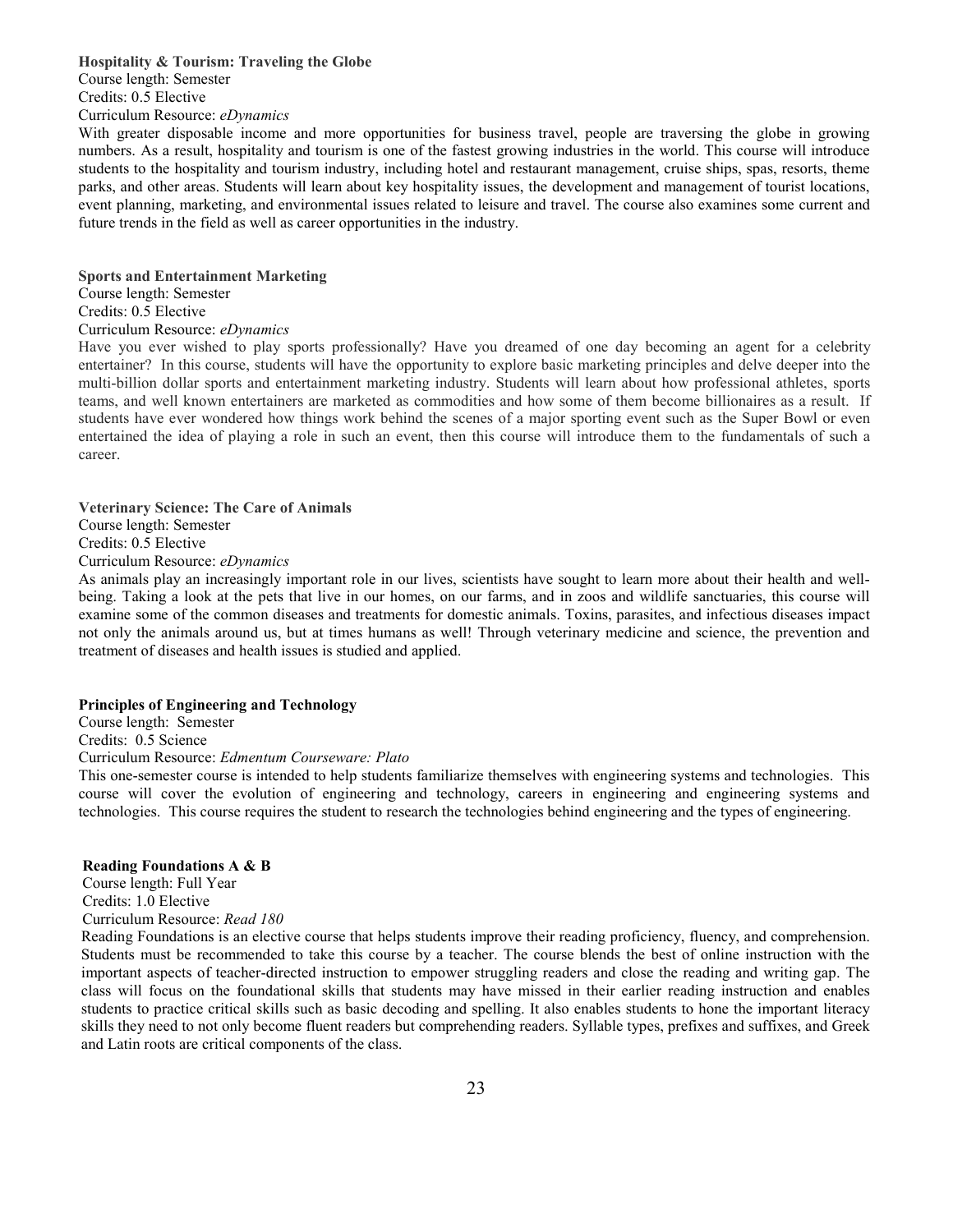# **High School Homeroom Classes**

#### **9th Grade Homeroom**

Course length: Full-year Credits: 0

Required for  $9<sup>th</sup>$  grade level students, this course is co-taught with teachers and school counselors. School Counselors and teachers will facilitate lessons and discussions promoting students' social and emotional learning (SEL). Topics such as anxiety, decision making, self-esteem, healthy relationships, positive thinking, bullying, digital safety, communication skills and other topics that follow the ASCA (American School Counseling Association) national model will be presented and discussed. Teachers and counselors will foster relationship building and create a shared sense of community through all of the unique backgrounds, experiences and interests of the students. Homeroom sessions will also include activities to promote positive school behaviors (the Core 4: attendance, organization, self-advocacy, and independence), discuss Digital Citizenship, and explore Career Education and Work. Homeroom teachers and counselors will ensure that all students create annual goals and have a documented career plan (Student Annual Goal Sheets).

# **10th Grade Homeroom**

Course length: Full-year Credits: 0

Required for  $10<sup>th</sup>$  grade level students, this course is co-taught with teachers and school counselors. School Counselors and teachers will facilitate lessons and discussions promoting students' social and emotional learning (SEL). Topics such as organizational skills, working on a team, diversity, goal setting, motivation, depression, growth mindset, mindfulness, bullying, digital safety, communication skills and other topics that follow the ASCA (American School Counseling Association) national model will be presented and discussed. Teachers and counselors will foster relationship building and create a shared sense of community through all of the unique backgrounds, experiences and interests of the students. Homeroom sessions will also include activities to promote positive school behaviors (the Core 4: attendance, organization, self-advocacy, and independence), discuss Digital Citizenship, and explore Career Education and Work. Homeroom teachers and counselors will ensure that all students create annual goals and have a documented career plan (Student Annual Goal Sheets).

# **11th Grade Homeroom**

Course length: Full-year

#### Credits: 0

Required for  $11<sup>th</sup>$  grade level students, this course is co-taught with teachers and school counselors. School Counselors and teachers will facilitate lessons and discussions promoting students' social and emotional learning (SEL). Topics such as tolerance, interpersonal skills, stress, depression, interview/social skills, attitudes, values, organizational skills, goal setting, motivation, bullying, digital safety, and other topics that follow the ASCA (American School Counseling Association) national model will be presented and discussed. Teachers and counselors will foster relationship building and create a shared sense of community through all of the unique backgrounds, experiences and interests of the students. Homeroom sessions will also include activities to promote positive school behaviors (the Core 4: attendance, organization, self-advocacy, and independence), discuss Digital Citizenship, and explore Career Education and Work. Homeroom teachers and counselors will ensure that all students create annual goals and have a documented career plan (Student Annual Goal Sheets).

#### **12th Grade Homeroom**

Course length: Full-year

# Credits: 0

Required for  $12<sup>th</sup>$  grade level students, this course is co-taught with teachers and school counselors. School Counselors and teachers will facilitate lessons and discussions promoting students' social and emotional learning (SEL). Topics such as preparing for life after high school, suicide prevention, communication skills, substance abuse, budgeting, independent living, interview skills, motivation, bullying, digital safety, and other topics that follow the ASCA (American School Counseling Association) national model will be presented and discussed. Teachers and counselors will foster relationship building and create a shared sense of community through all of the unique backgrounds, experiences and interests of the students. Homeroom sessions will